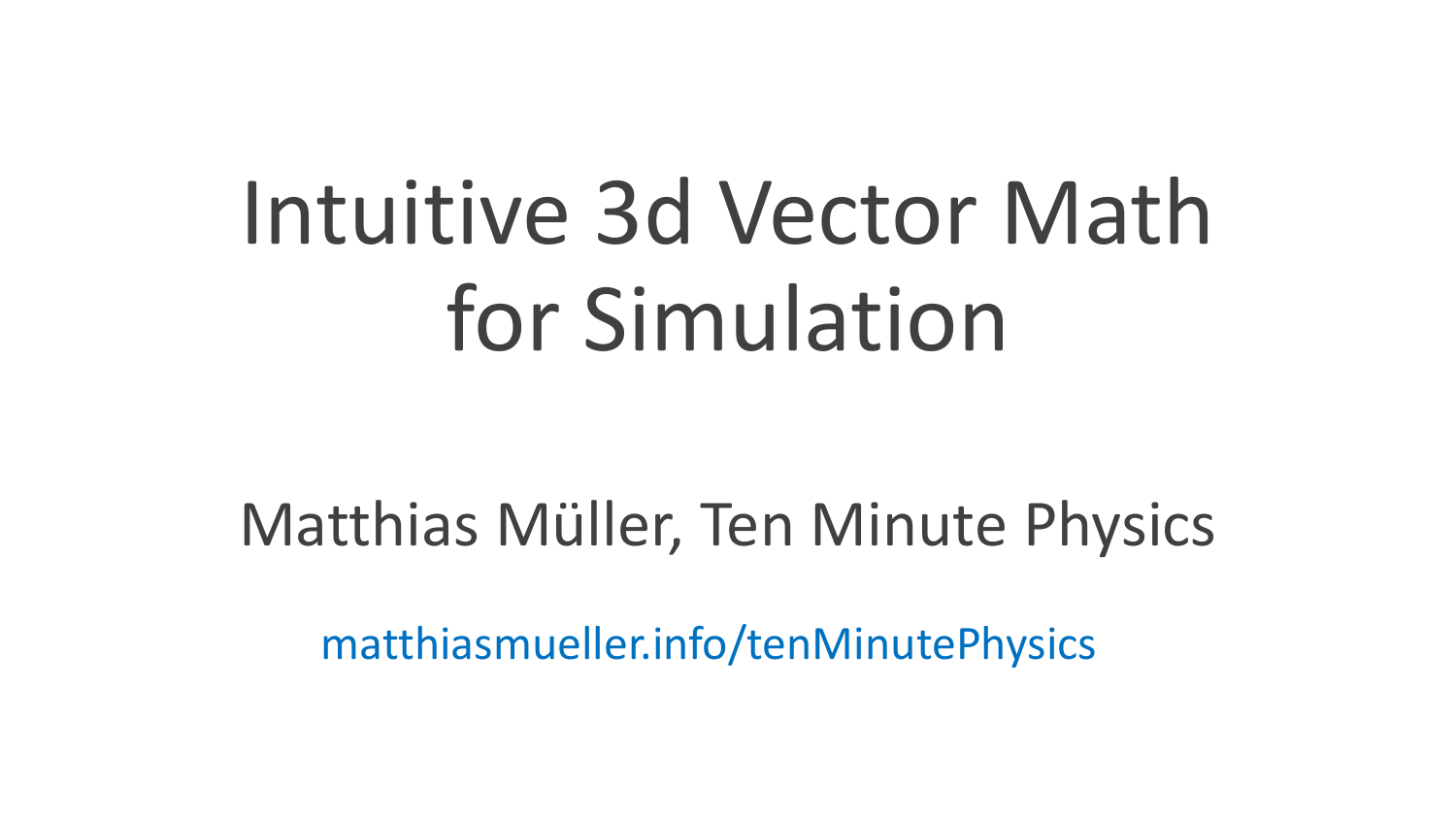### A 3d Vector

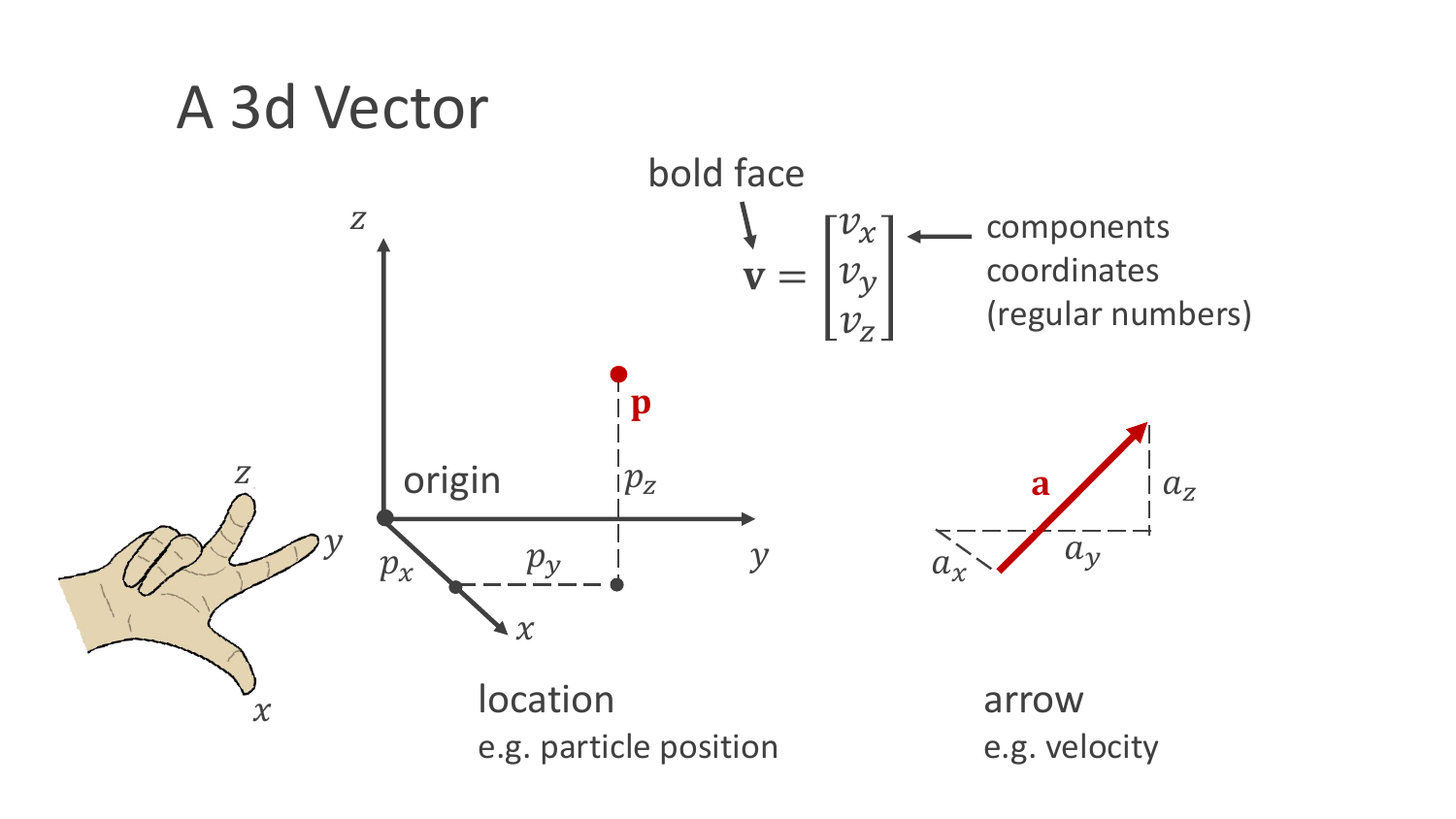### Graphics Coordinate System

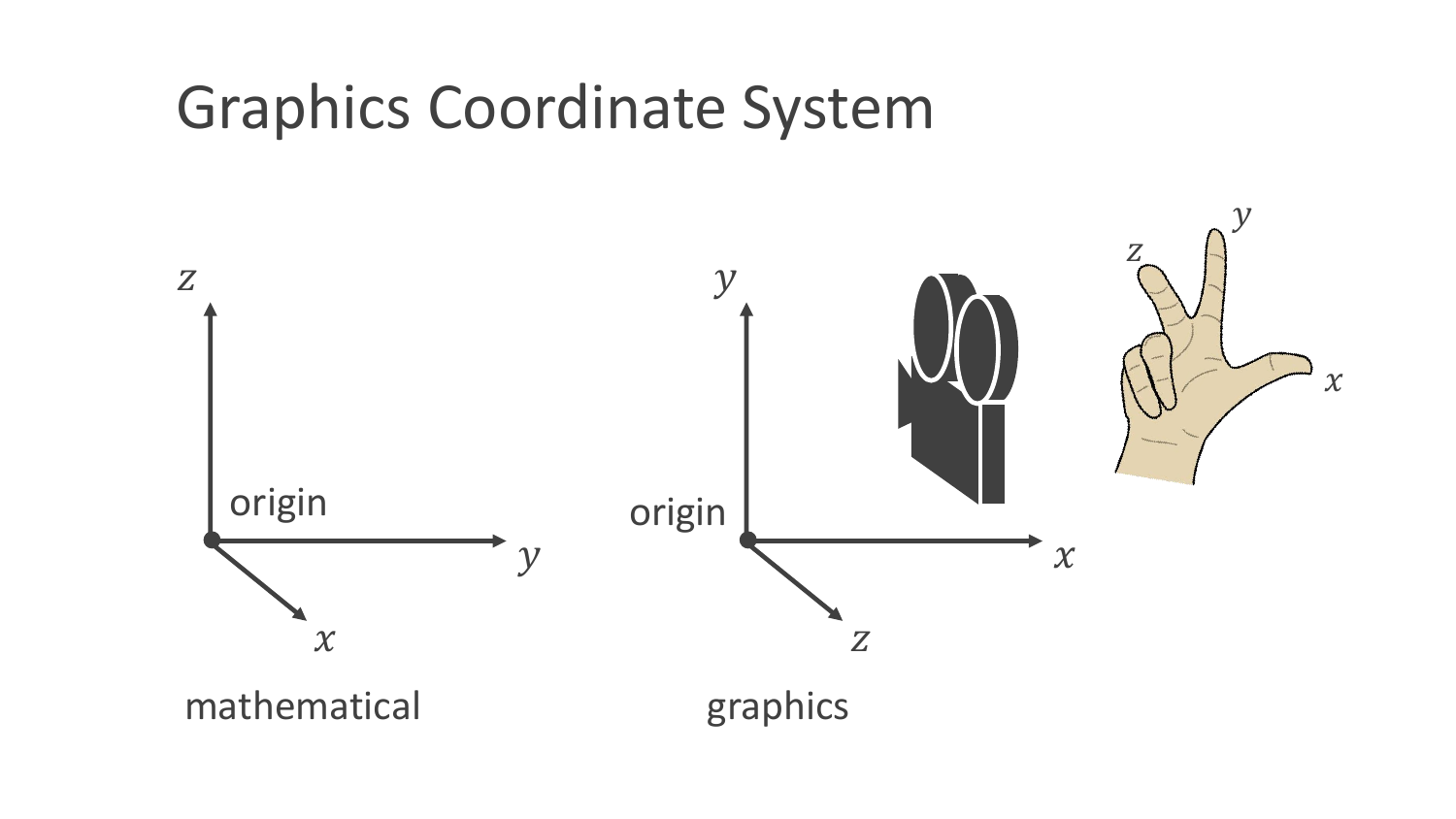## Vector Operations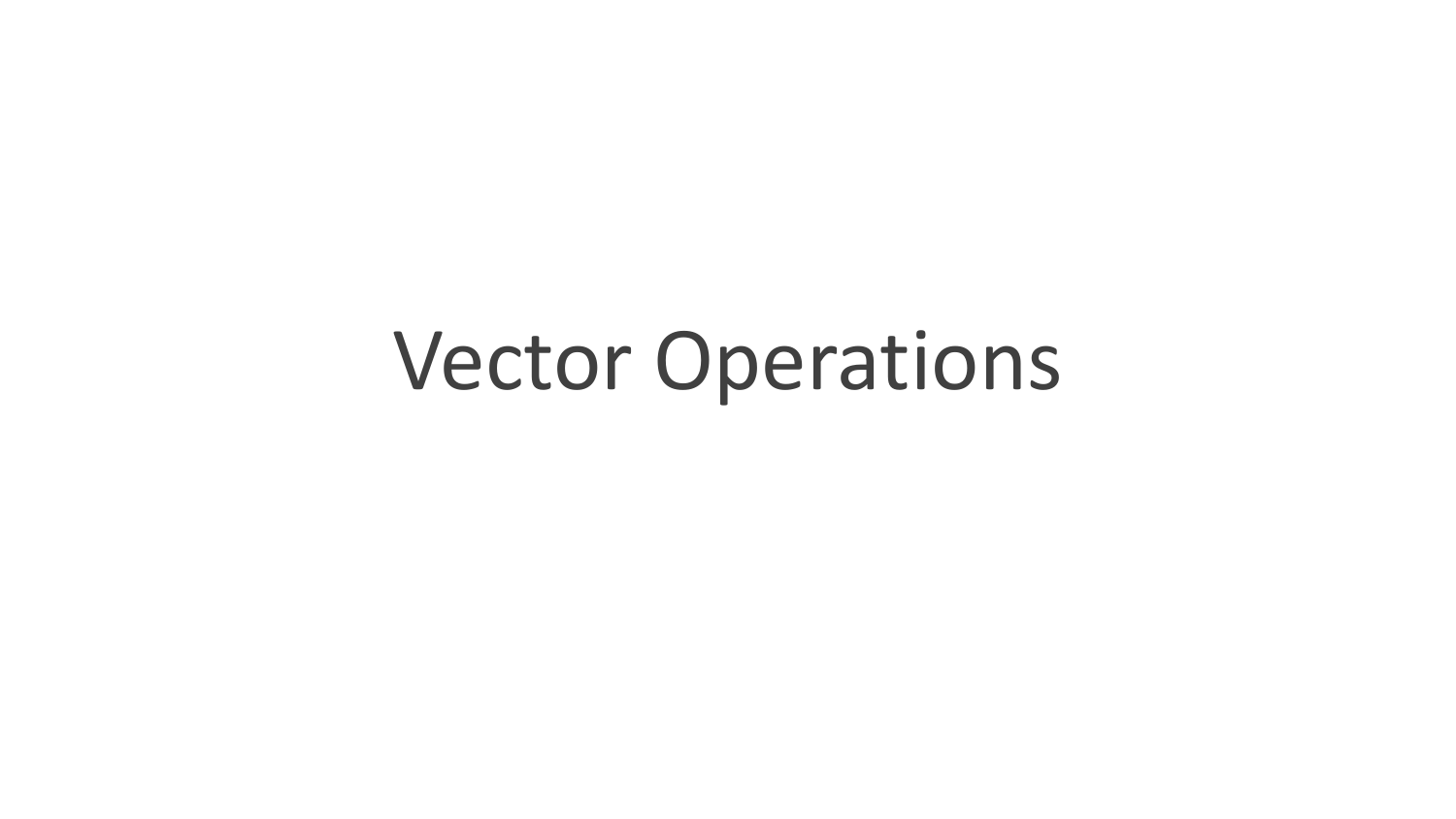### Addition

#### Move forward in time

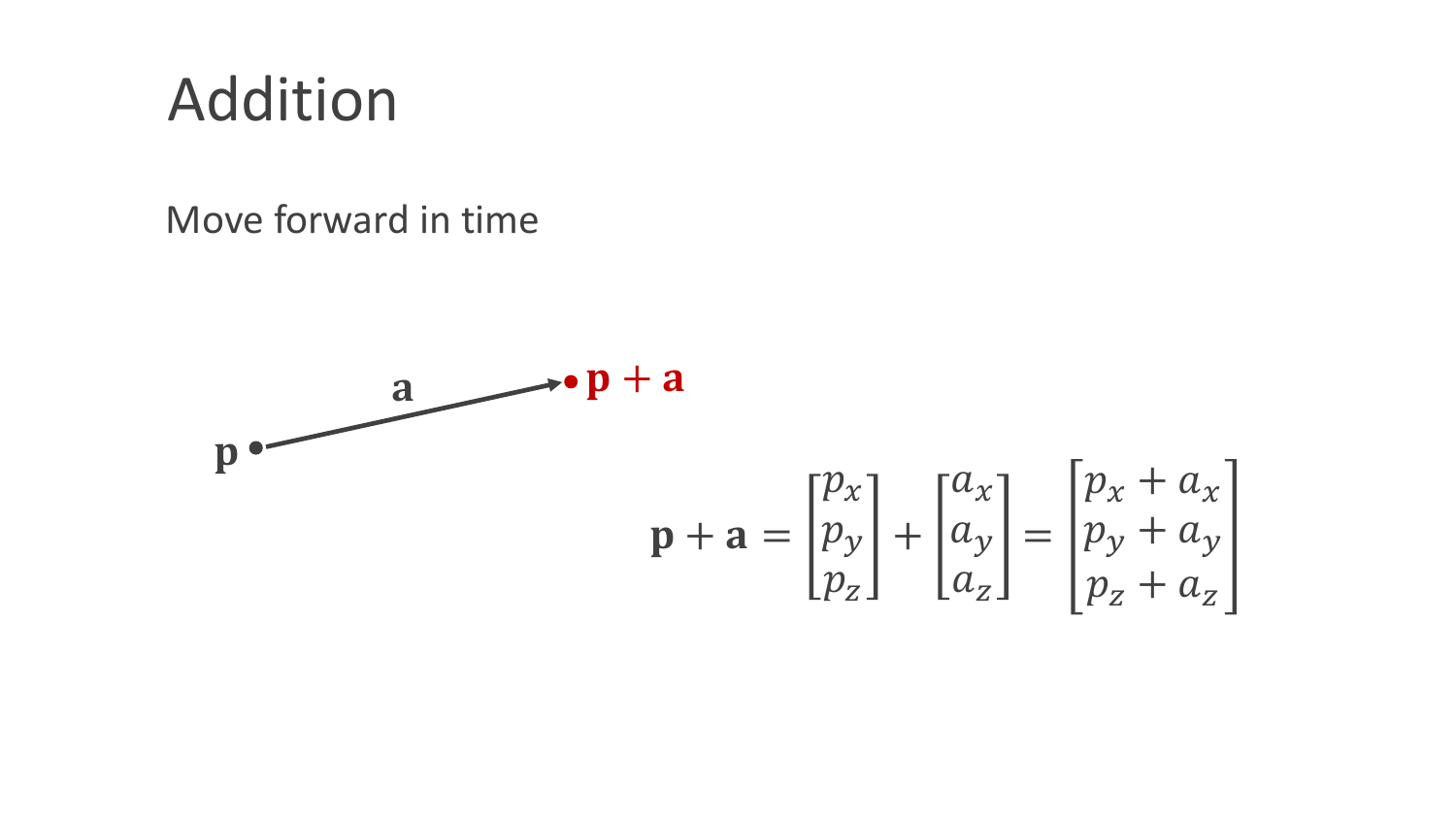### Scaling

Going from velocity to position update



direction preserved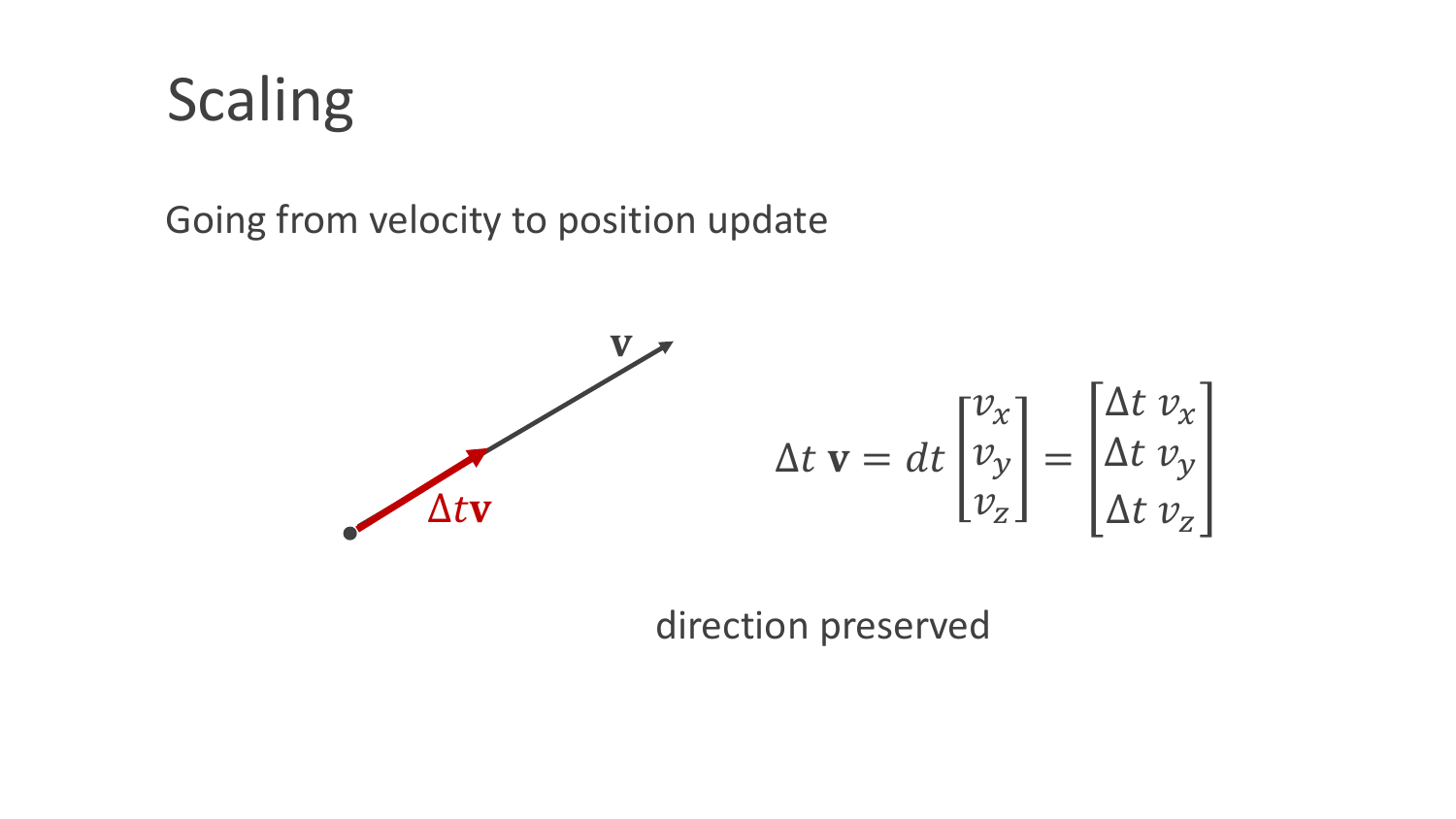### Subtraction

Compute the vector from a to **b** 



 $...$ not  $a - b!$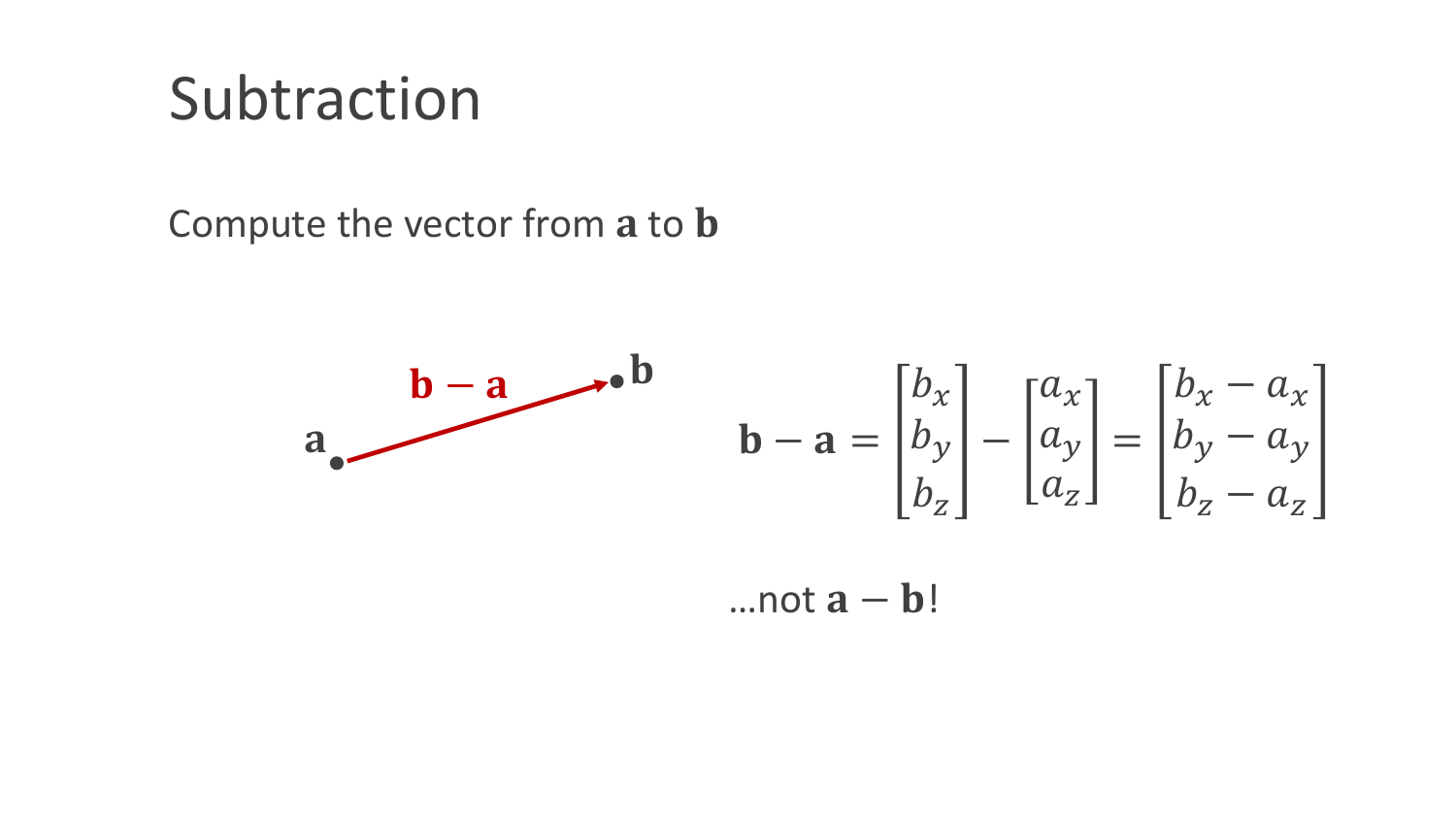### Vector Length and Normalization

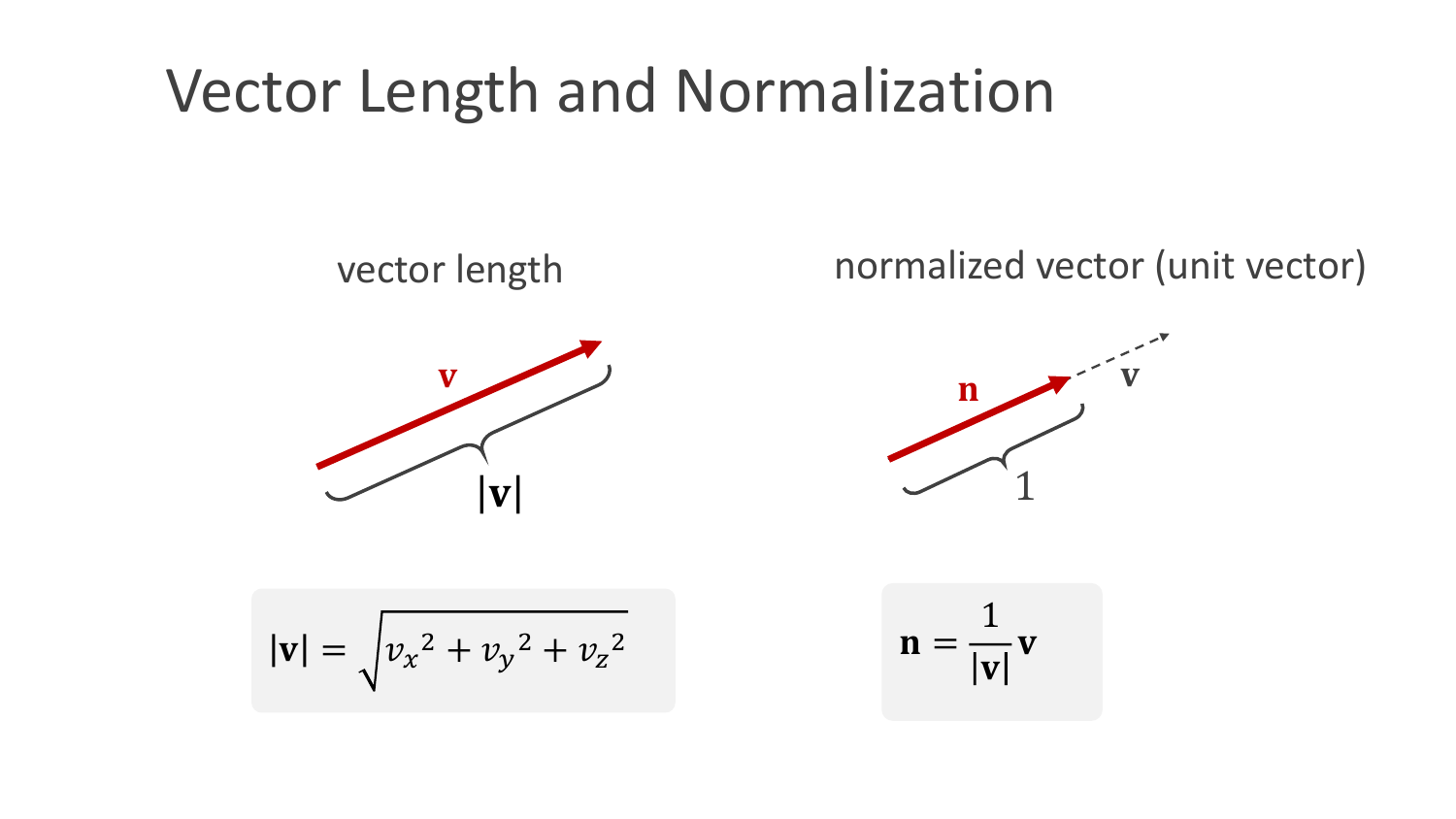### The Dot Product

$$
\mathbf{a} \cdot \mathbf{b} = a_x b_x + a_y b_y + a_z b_z
$$

Super simple. Very useful!

Vector length along a given direction **n**:



$$
\mathbf{a} \cdot \mathbf{b} = 0 \leftrightarrow \mathbf{a} \perp \mathbf{b}
$$

Yields a scalar (simple number)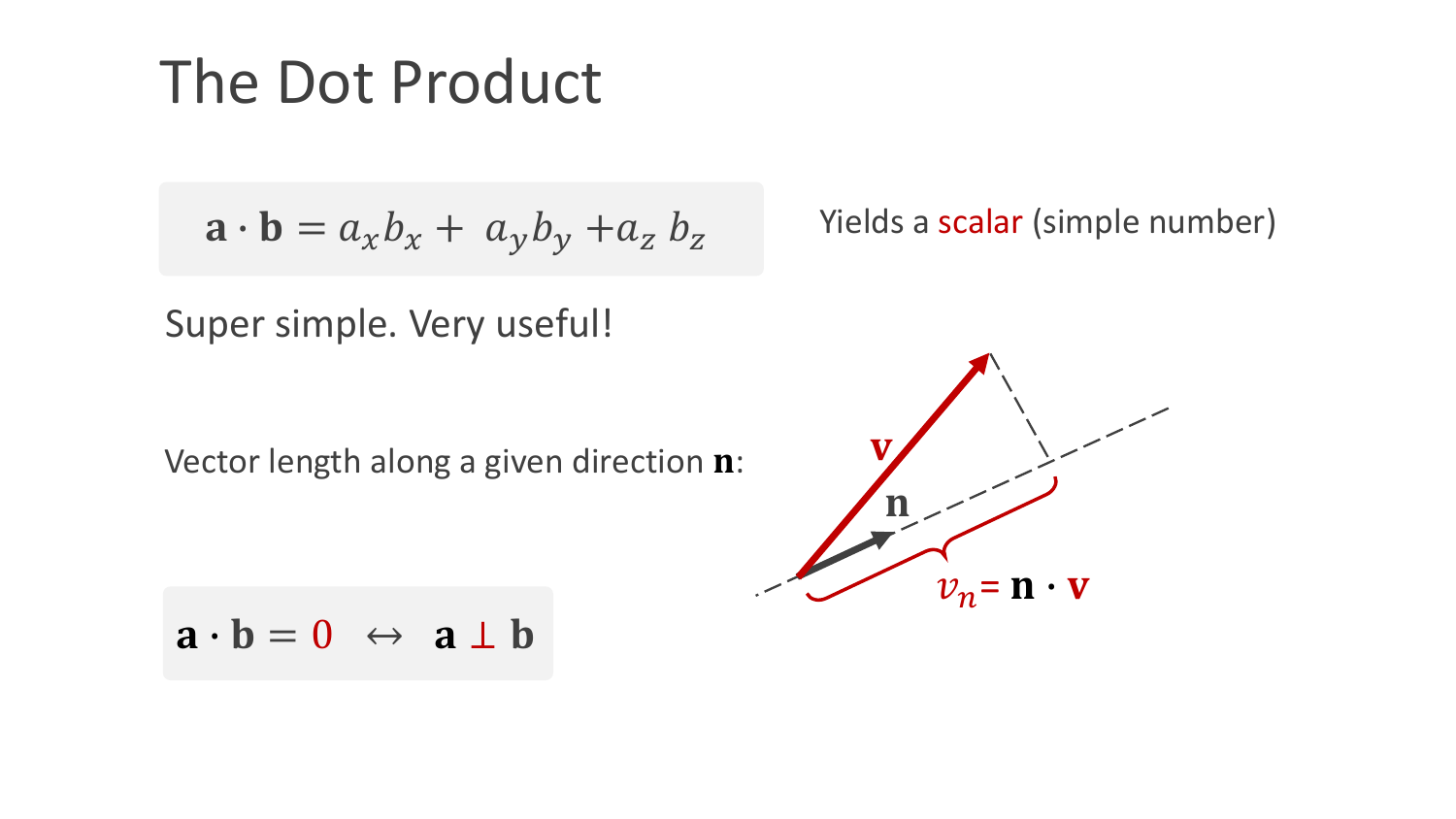### General Vector Components



#### Split into restitution and friction effects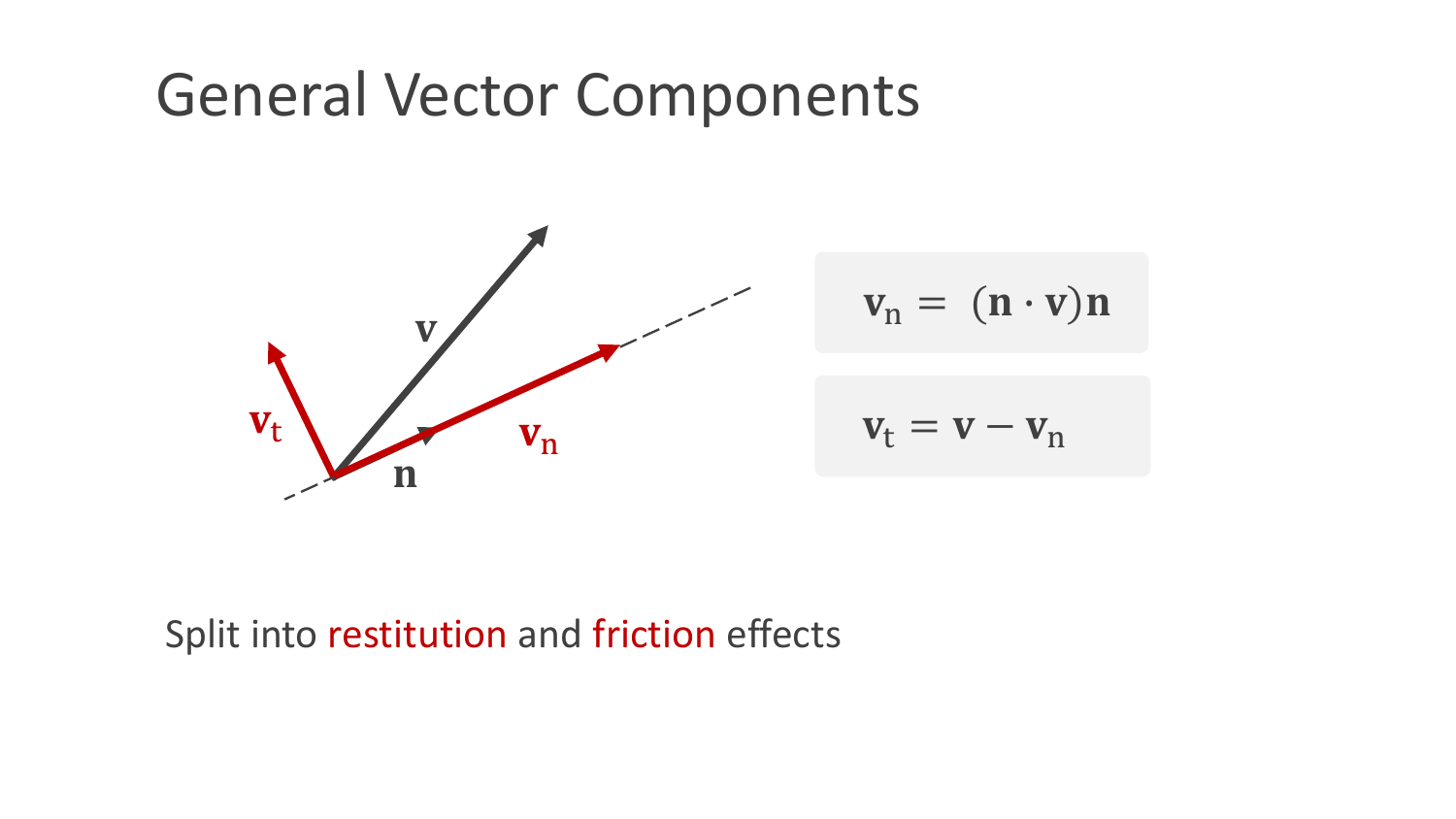### The Cross Product

$$
\mathbf{a} \times \mathbf{b} = \begin{bmatrix} a_x \\ a_y \\ a_z \end{bmatrix} \times \begin{bmatrix} b_x \\ b_y \\ b_z \end{bmatrix} = \begin{bmatrix} a_y b_z - b_y & a_z \\ a_z b_x - b_z & a_x \\ a_y b_z - b_y & a_z \end{bmatrix}
$$

Yields a vector



Create a vector that is perpendicular to two vectors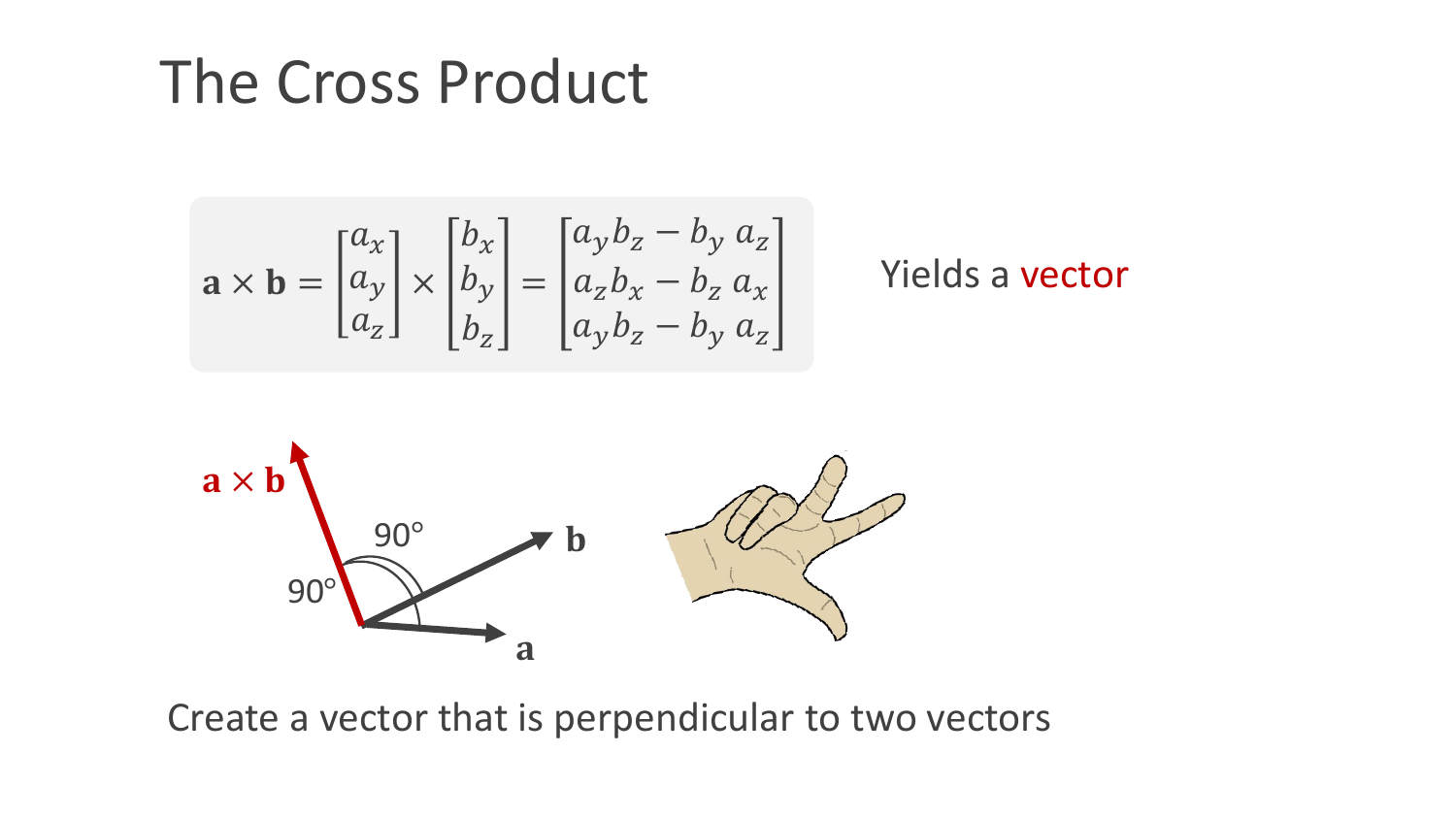### Normal of a triangle





$$
\mathbf{n} = \frac{(\mathbf{p}_2 - \mathbf{p}_1) \times (\mathbf{p}_3 - \mathbf{p}_1)}{|(\mathbf{p}_2 - \mathbf{p}_1) \times (\mathbf{p}_3 - \mathbf{p}_1)|}
$$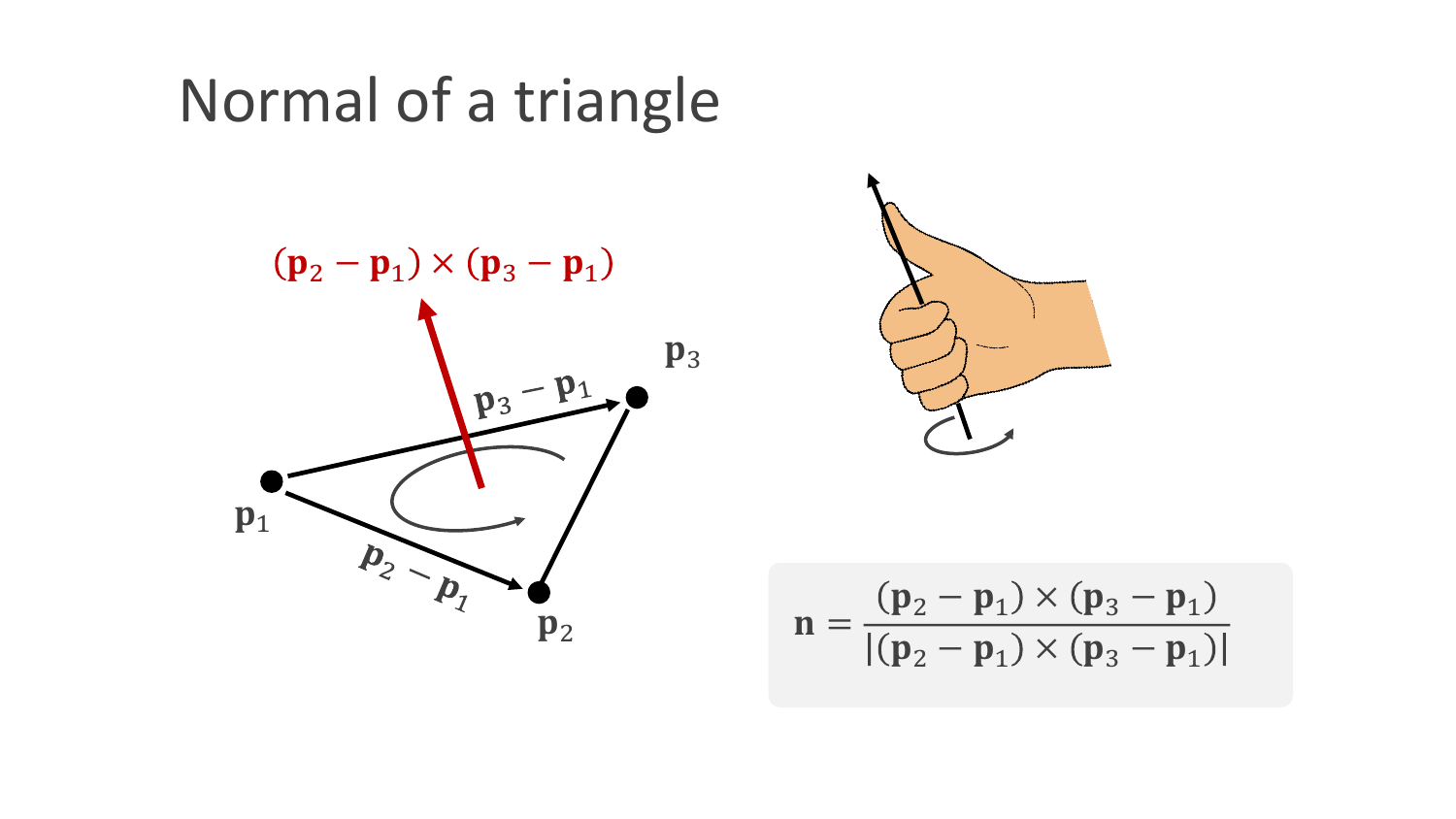### Orientation of Surface Meshes



Face definition: (3,2,1), (1,2,4), (2,3,4), (3,1,4)

Also OK: (1,3,2), (2,4,1), (2,3,4), (4,3,1)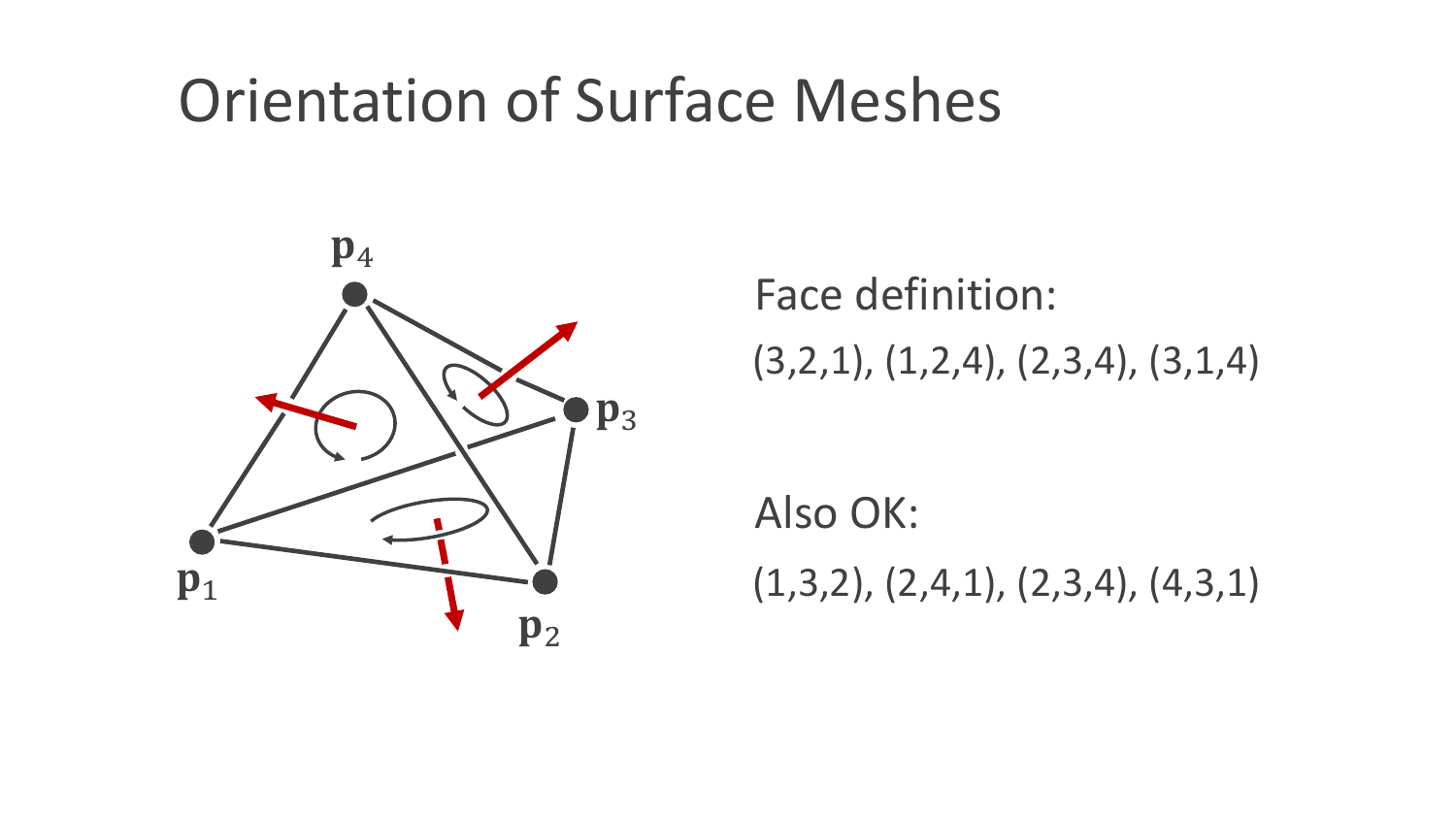### Length of Cross Product



$$
A_{\text{triangle}} = \frac{1}{2} |(\mathbf{p}_2 - \mathbf{p}_1) \times (\mathbf{p}_3 - \mathbf{p}_1)|
$$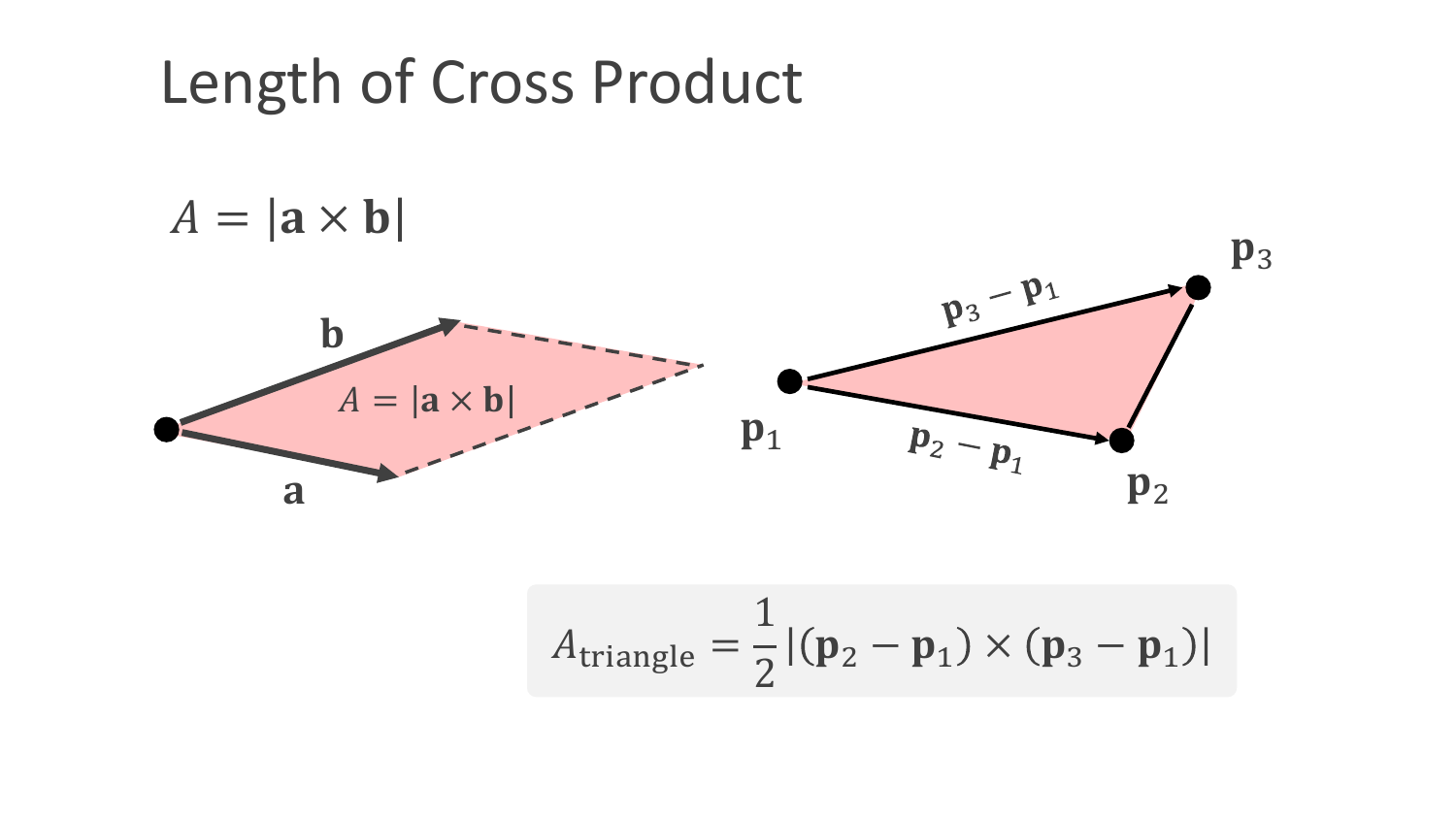### Tetrahedral Volume



$$
h = \frac{\mathbf{a} \times \mathbf{b}}{|\mathbf{a} \times \mathbf{b}|} \cdot \mathbf{c}
$$
  
\n
$$
h = \frac{\mathbf{a} \times \mathbf{b}}{A} \cdot \mathbf{c}
$$
  
\n
$$
Ah = (\mathbf{a} \times \mathbf{b}) \cdot \mathbf{c}
$$
  
\n
$$
V = (\mathbf{a} \times \mathbf{b}) \cdot \mathbf{c}
$$
  
\n
$$
V_{\text{tet}} = \frac{1}{6} (\mathbf{a} \times \mathbf{b}) \cdot \mathbf{c}
$$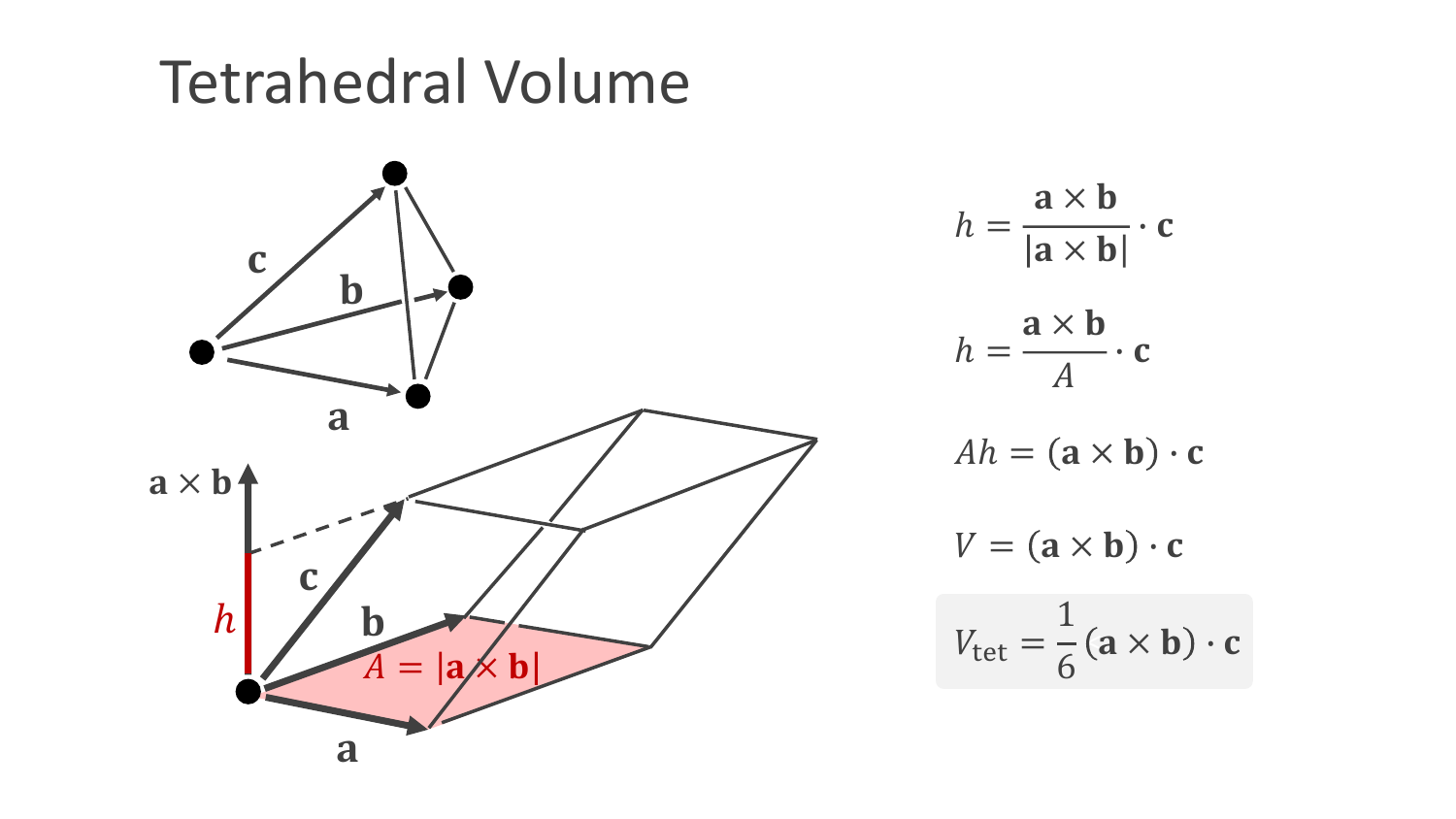### Vector Transformations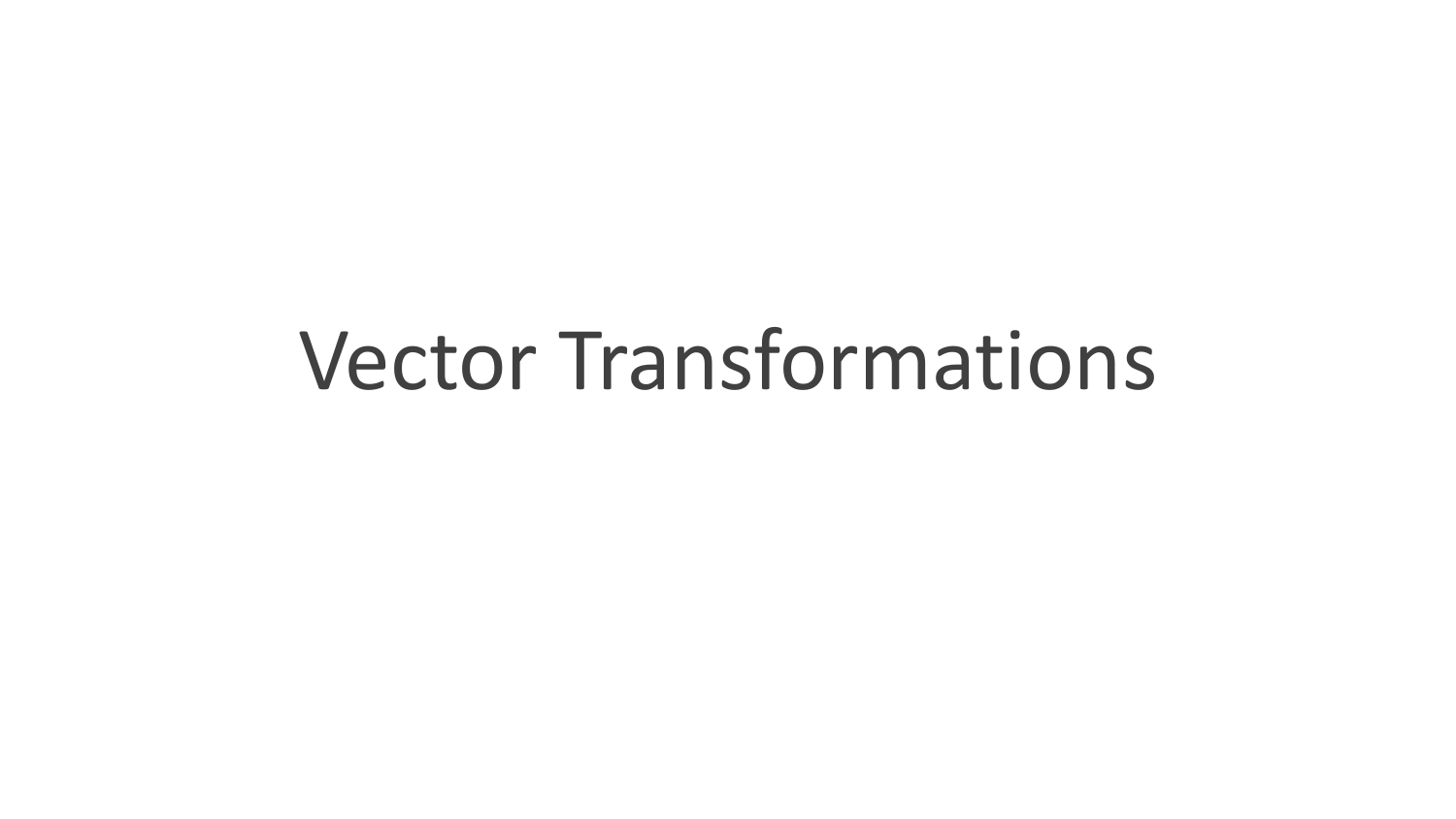### 3d Matrix

capital

$$
A = \begin{bmatrix} a_{11} & a_{12} & a_{13} \\ a_{21} & a_{22} & a_{23} \\ a_{31} & a_{32} & a_{33} \end{bmatrix}
$$

$$
A\mathbf{x} = \begin{bmatrix} a_{11} & a_{12} & a_{13} \\ a_{21} & a_{22} & a_{23} \\ a_{31} & a_{32} & a_{33} \end{bmatrix} \begin{bmatrix} x_1 \\ x_2 \\ x_3 \end{bmatrix} = \begin{bmatrix} a_{11}x_1 + a_{12}x_2 + a_{13}x_3 \\ a_{21}x_1 + a_{22}x_2 + a_{23}x_3 \\ a_{31}x_1 + a_{32}x_2 + a_{33}x_3 \end{bmatrix}
$$
  
a vector

$$
I \mathbf{x} = \begin{bmatrix} 1 & 0 & 0 \\ 0 & 1 & 0 \\ 0 & 0 & 1 \end{bmatrix} \mathbf{x} = \mathbf{x}
$$

$$
\mathbf{x} = \mathbf{x} \qquad \qquad \text{identity matrix}
$$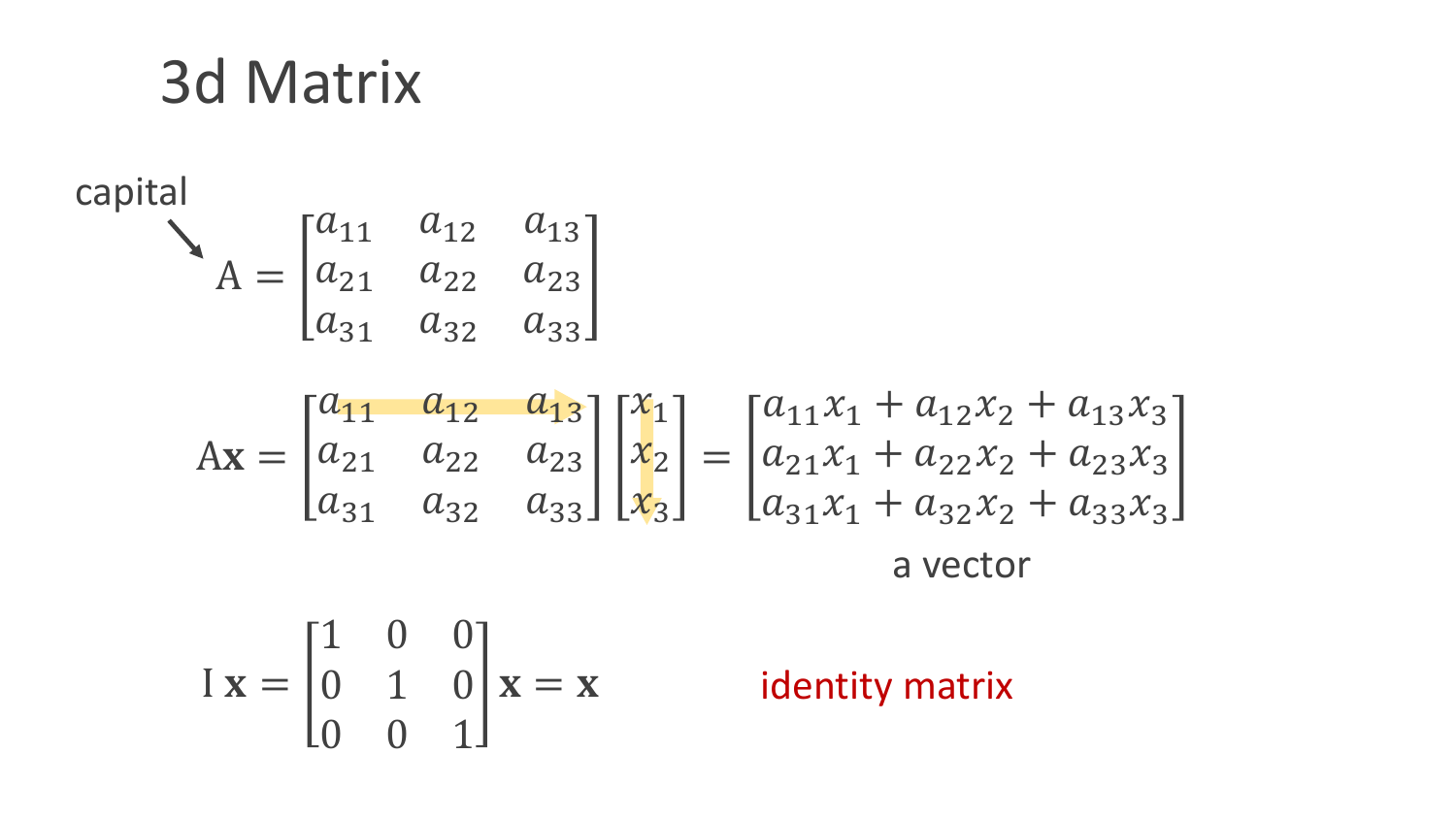### Column Representation

$$
A\mathbf{x} = \begin{bmatrix} a_{11} & a_{12} & a_{13} \\ a_{21} & a_{22} & a_{23} \\ a_{31} & a_{32} & a_{33} \end{bmatrix} \begin{bmatrix} x_1 \\ x_2 \\ x_3 \end{bmatrix} = \begin{bmatrix} a_{11}x_1 + a_{12}x_2 + a_{13}x_3 \\ a_{21}x_1 + a_{22}x_2 + a_{23}x_3 \\ a_{31}x_1 + a_{32}x_2 + a_{33}x_3 \end{bmatrix}
$$

$$
Ax = [a_1 \quad a_2 \quad a_3] x = x_1 a_1 + x_2 a_2 + x_3 a_3
$$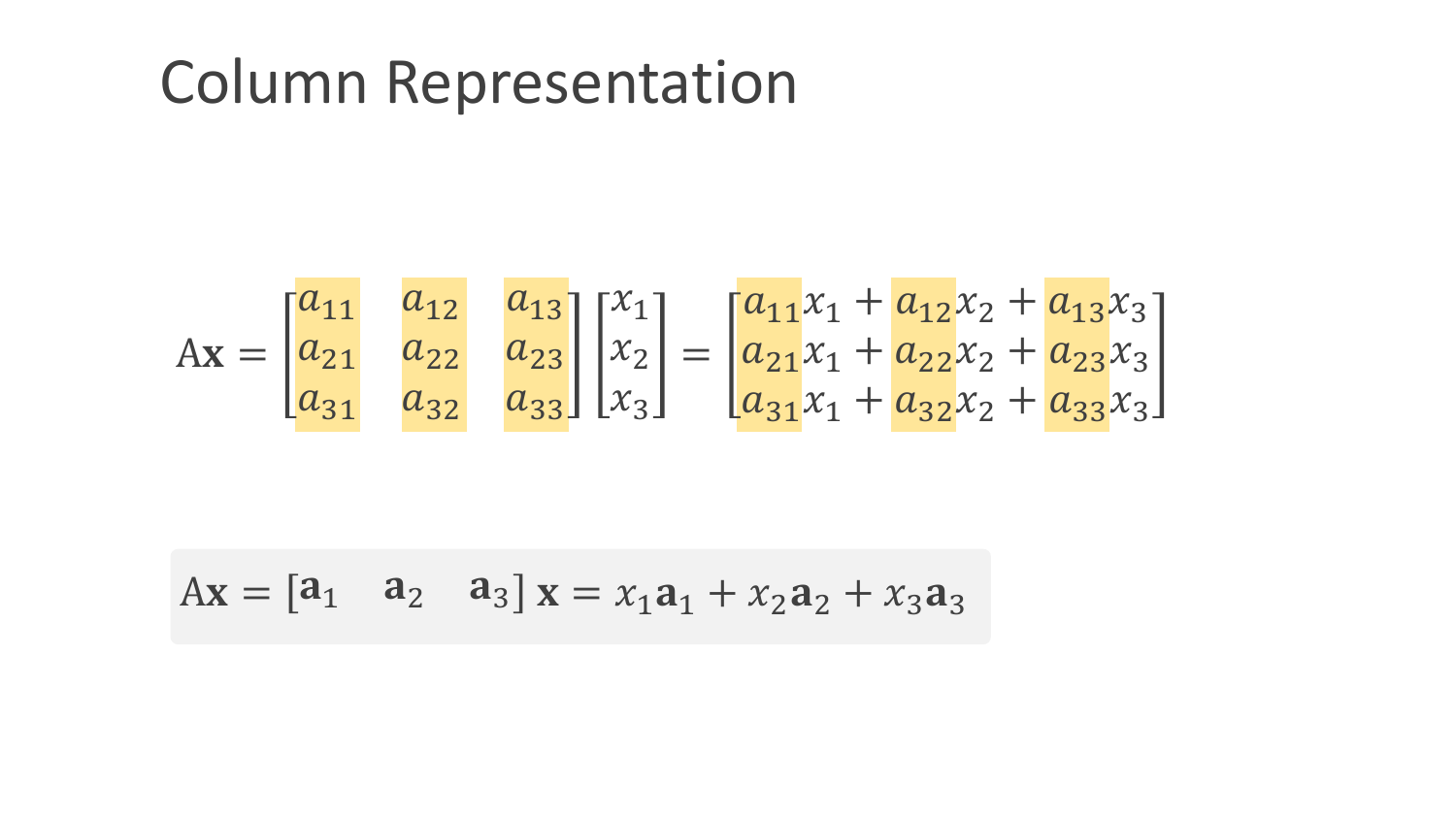#### Columns are Axes

 $v' = b + Av = b + v_x a_1 + v_y a_2 + v_z a_3$ 

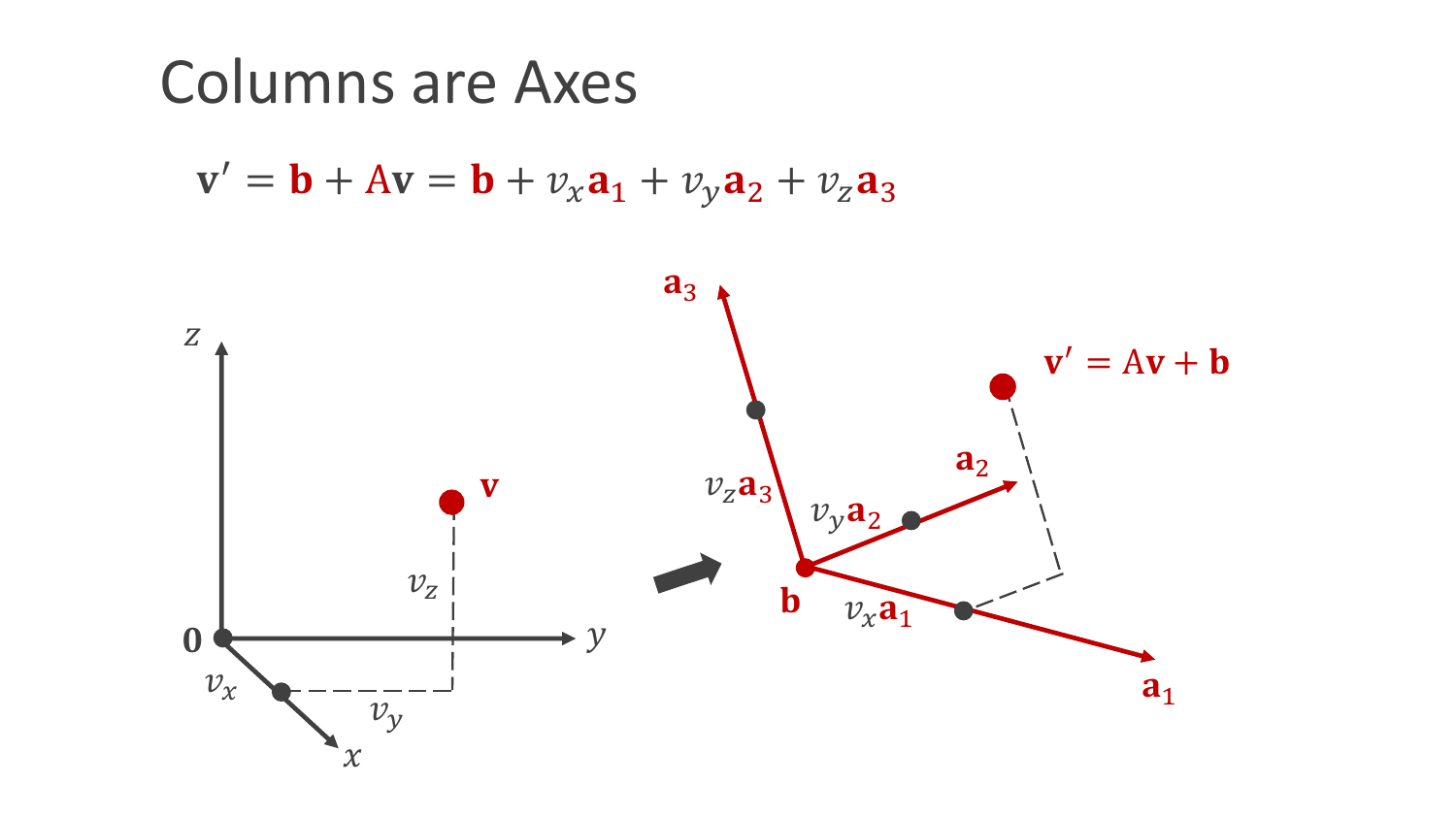### Determinant of a 3x3 Matrix



$$
\det(A) = (a_1 \times a_2) \cdot a_3
$$

 $det(A) = 1$ : transformation is volume conserving

 $det(A) = 0$ : not all points can be reached, inverse does not exist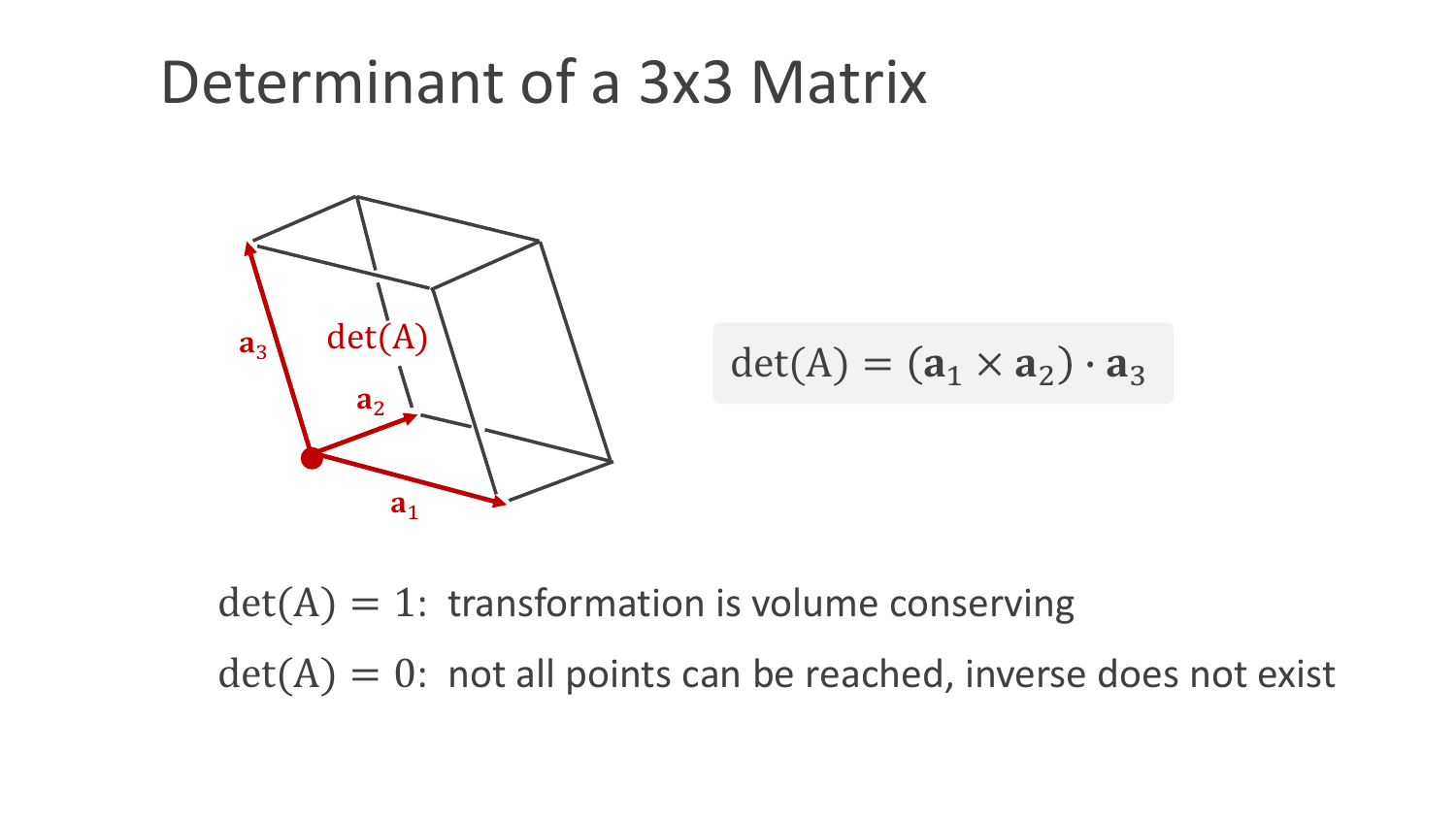### 3d Matrix Multiplication

Combining transformations:

 $B(Ax) = (BA)x = Cx$ 

$$
AB = \begin{bmatrix} a_{11} & a_{12} & a_{13} \\ a_{21} & a_{22} & a_{23} \\ a_{31} & a_{32} & a_{33} \end{bmatrix} \begin{bmatrix} b_{11} & b_{12} & b_{13} \\ b_{21} & b_{22} & b_{23} \\ b_{31} & b_{32} & b_{33} \end{bmatrix} = \begin{bmatrix} c_{11} & c_{12} & c_{13} \\ c_{21} & c_{22} & c_{23} \\ c_{31} & c_{32} & c_{33} \end{bmatrix}
$$

 $c_{21} = a_{21}b_{11} + a_{22}b_{21} + a_{23}b_{31}$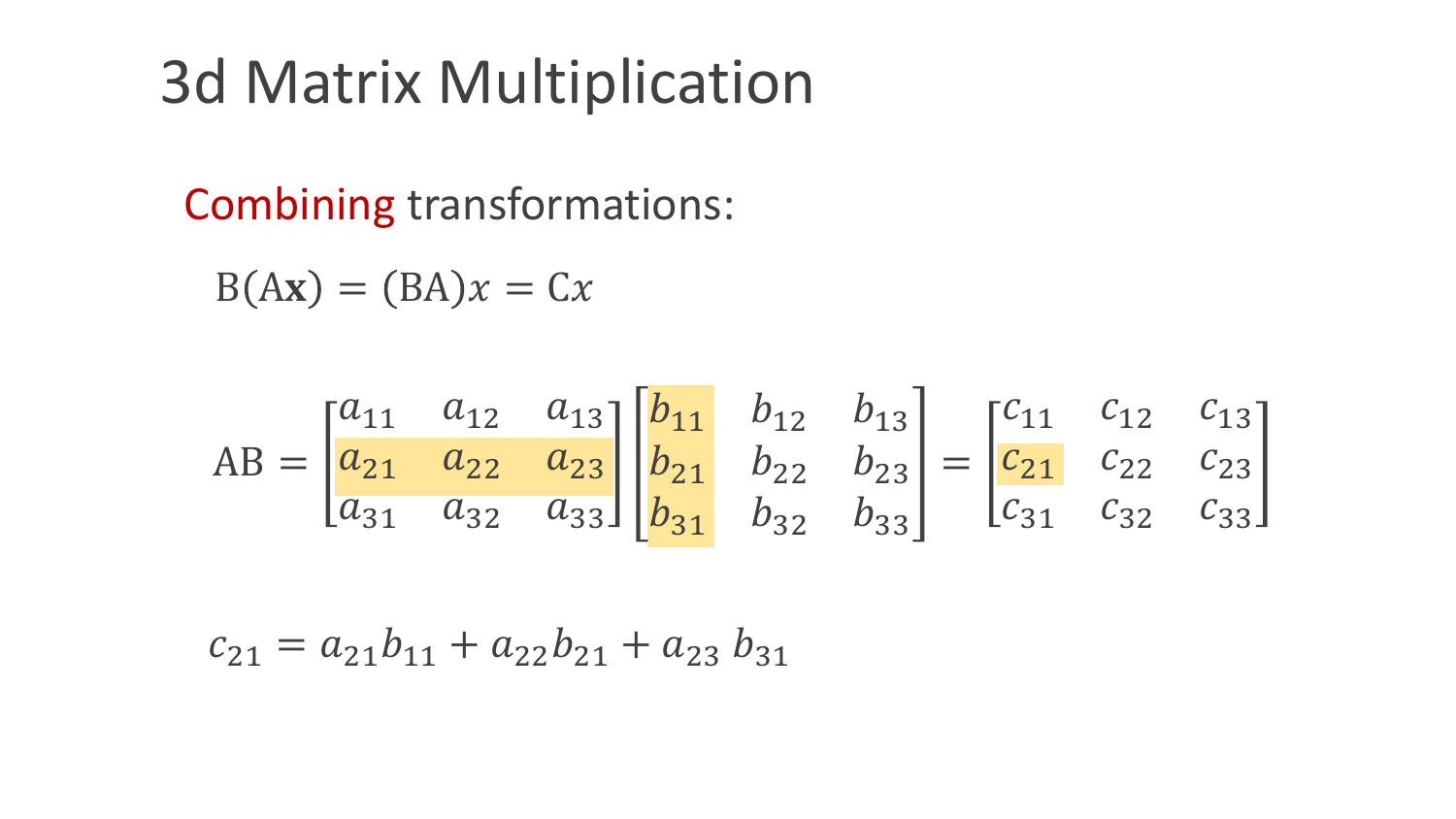### Matrix Inverse

Transform backwards

 $A^{-1}(Ax) = (A^{-1}A)x = Ix = x$ 

Can be computed from the entries of A. See textbooks.

$$
\mathbf{v}' = A\mathbf{v} + \mathbf{b} \quad \Longrightarrow \quad \mathbf{v} = A^{-1}(\mathbf{v}' - \mathbf{b})
$$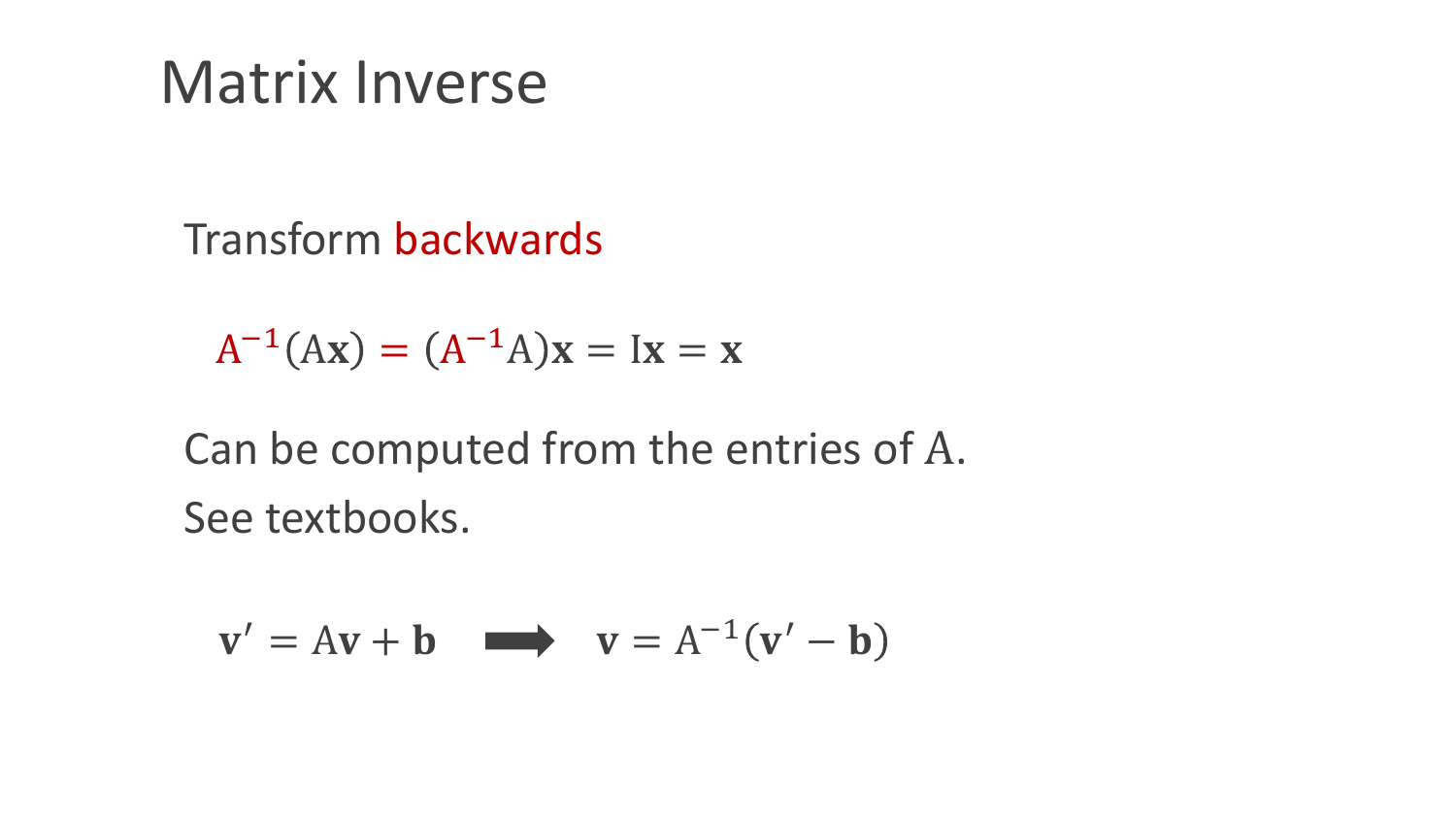### Tetrahedral Skinning

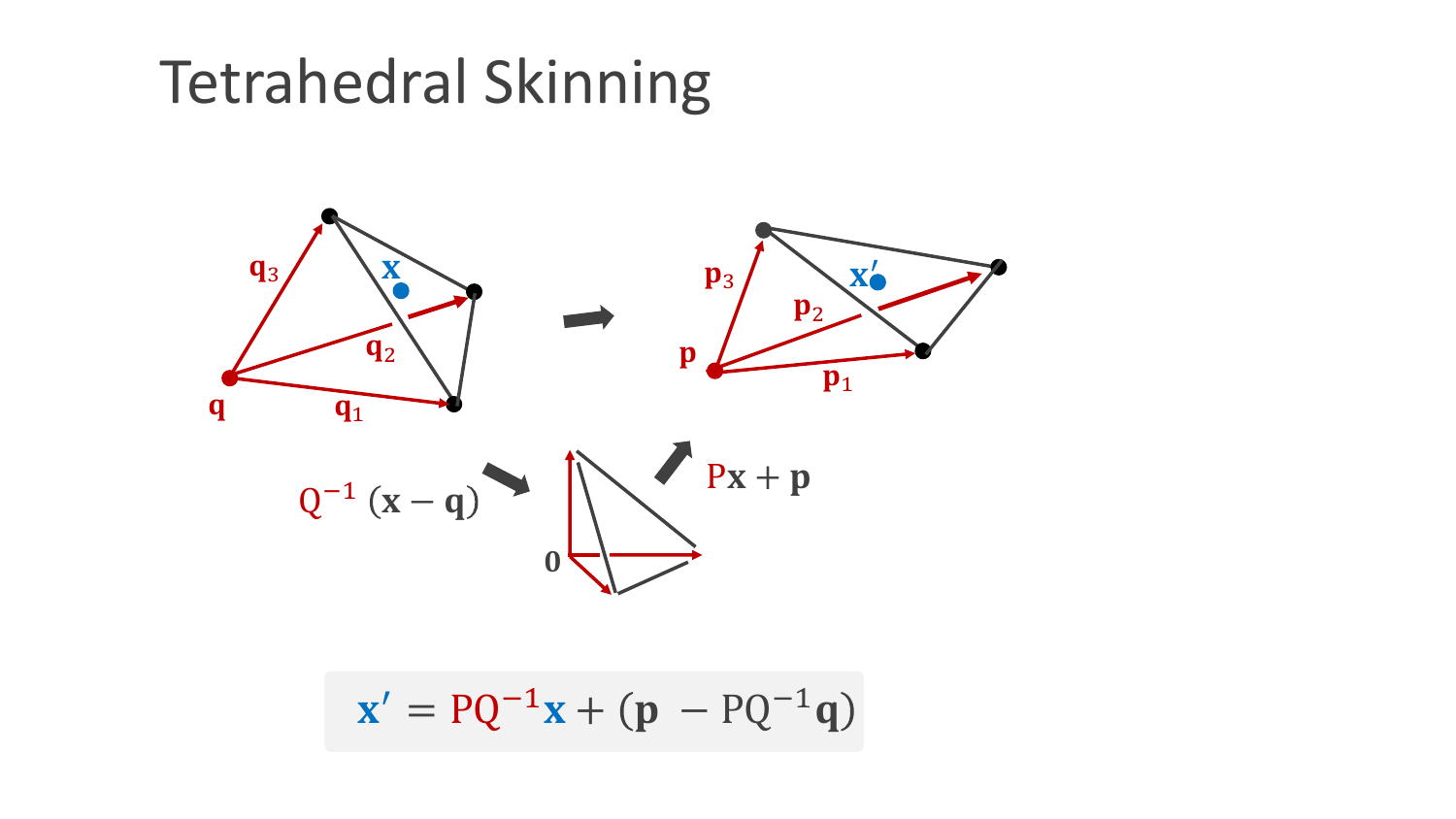### Rigid Transforms

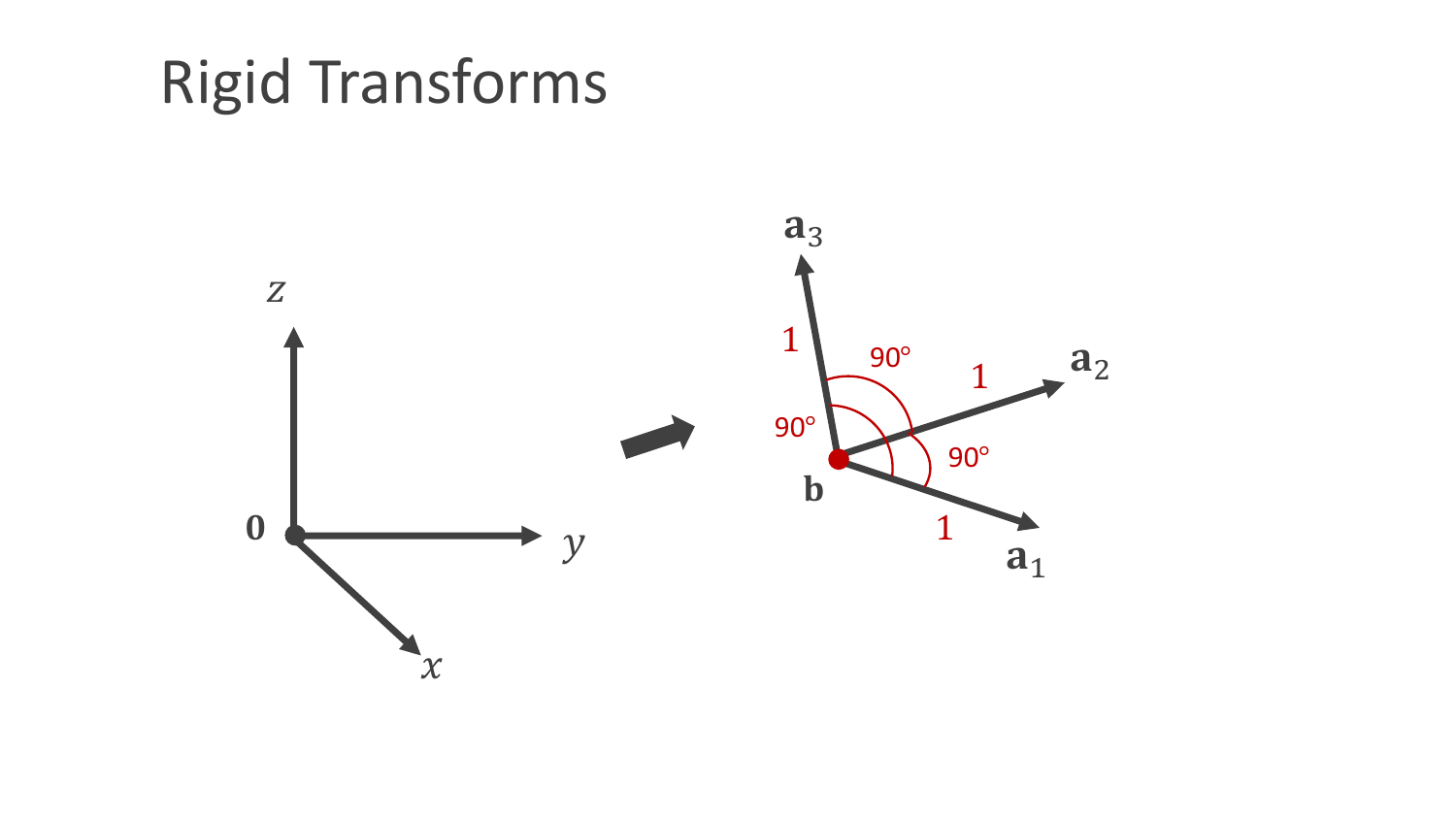### The Transpose

$$
A = \begin{bmatrix} a_{11} & a_{12} & a_{13} \\ a_{21} & a_{22} & a_{23} \\ a_{31} & a_{32} & a_{33} \end{bmatrix} \qquad A^{T} = \begin{bmatrix} a_{11} & a_{21} & a_{31} \\ a_{12} & a_{22} & a_{32} \\ a_{13} & a_{23} & a_{33} \end{bmatrix}
$$

$$
\mathbf{v} = \begin{bmatrix} a_{11} \\ a_{21} \\ a_{31} \end{bmatrix} \qquad \mathbf{v}^{\mathbf{T}} = \begin{bmatrix} a_{11} & a_{21} & a_{31} \end{bmatrix}
$$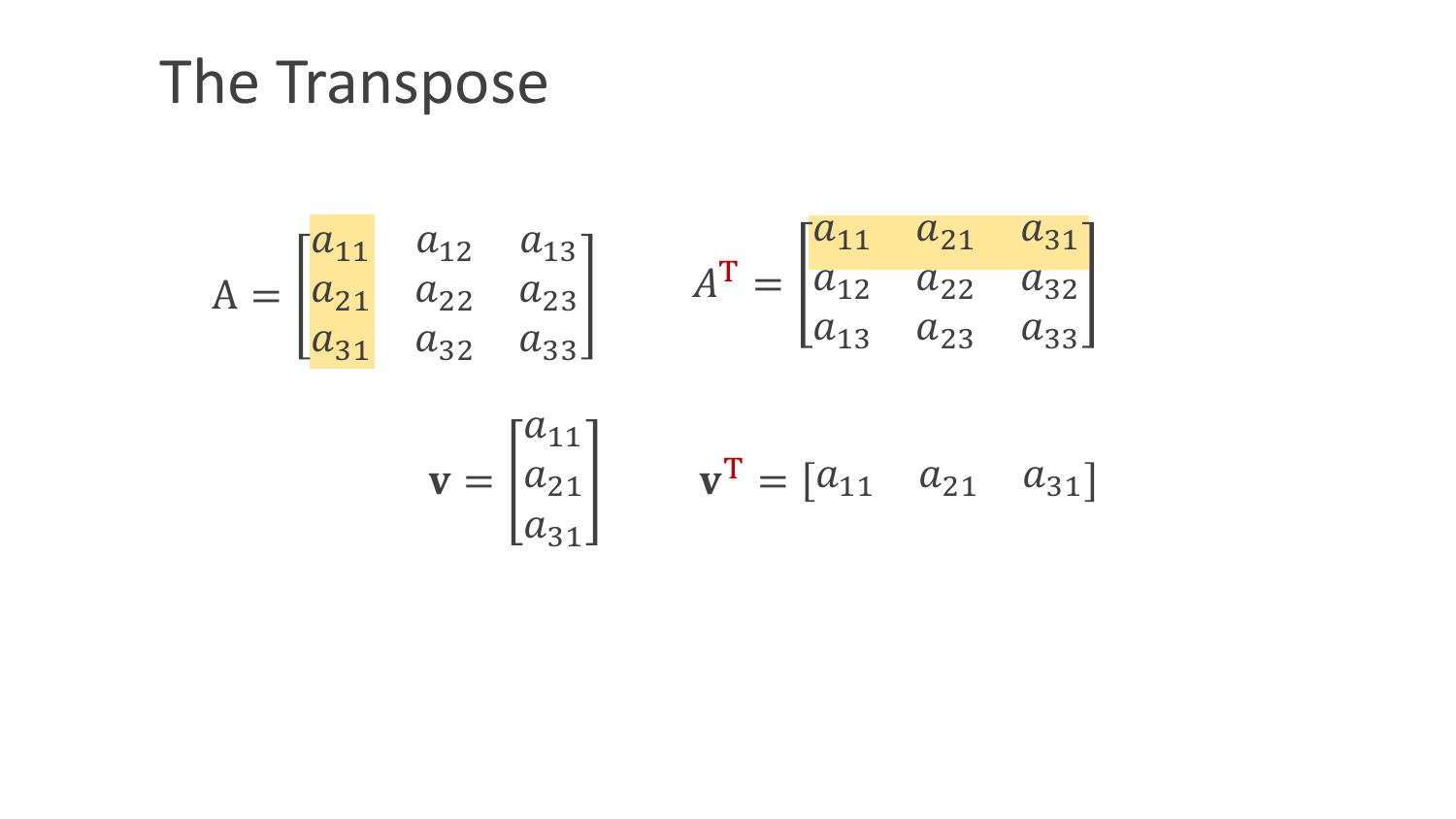### Dot-less Dot Product

$$
\mathbf{a}^{\mathrm{T}} \mathbf{b} = \begin{bmatrix} a_x & a_y & a_z \end{bmatrix} \begin{bmatrix} b_x \\ b_y \\ b_z \end{bmatrix} = a_x b_x + a_y b_y + a_z b_z = \mathbf{a} \cdot \mathbf{b}
$$
  
dot product!

$$
\mathbf{a}^{\mathrm{T}} \mathbf{a} = \begin{bmatrix} a_x & a_y & a_z \end{bmatrix} \begin{bmatrix} a_x \\ a_y \\ a_z \end{bmatrix} = a_x^2 + a_y^2 + a_z^2 = |\mathbf{a}|^2
$$

vector length squared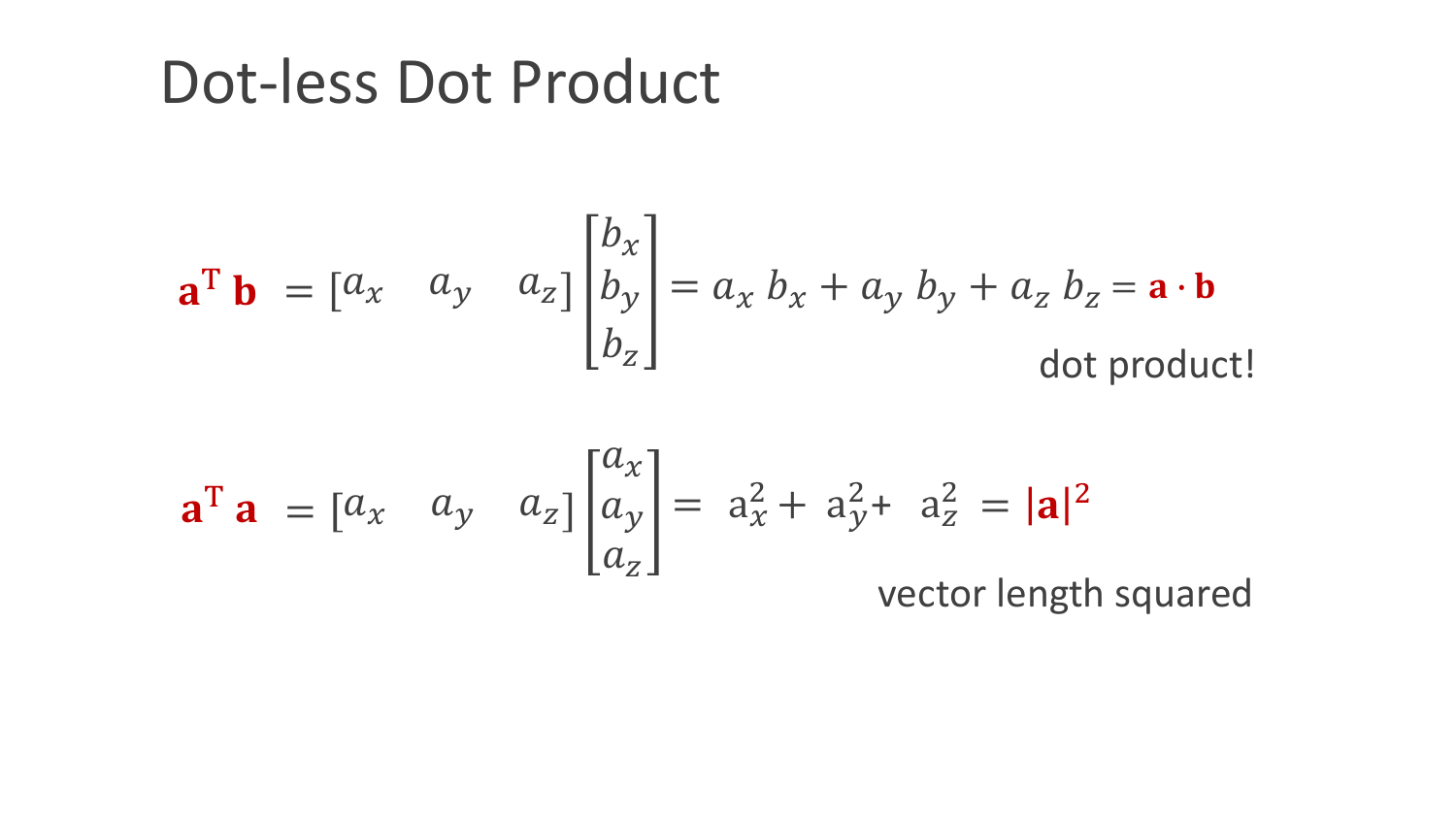### Rigid Transformations (Rotations)

$$
RTR = \begin{bmatrix} \mathbf{r}_1^T \\ \mathbf{r}_2^T \\ \mathbf{r}_3^T \end{bmatrix} [\mathbf{r}_1 \quad \mathbf{r}_2 \quad \mathbf{r}_3] = \begin{bmatrix} |\mathbf{r}_1|^2 & \mathbf{r}_1 \cdot \mathbf{r}_2 & \mathbf{r}_1 \cdot \mathbf{r}_3 \\ \mathbf{r}_2 \cdot \mathbf{r}_1 & |\mathbf{r}_2|^2 & \mathbf{r}_2 \cdot \mathbf{r}_3 \\ \mathbf{r}_3 \cdot \mathbf{r}_1 & \mathbf{r}_3 \cdot \mathbf{r}_2 & |\mathbf{r}_3|^2 \end{bmatrix}
$$

For a rigid transform:  $\mathbf{r}_1 \cdot \mathbf{r}_2 = 0$  and  $|\mathbf{r}_1|^2 = 1$ 

$$
R^{T}R = \begin{bmatrix} 1 & 0 & 0 \\ 0 & 1 & 0 \\ 0 & 0 & 1 \end{bmatrix} = I \qquad \longrightarrow \qquad R^{-1} = R^{T}
$$

 $E_{\text{deformation}} = f(F^T F - I)$  0 if not deformed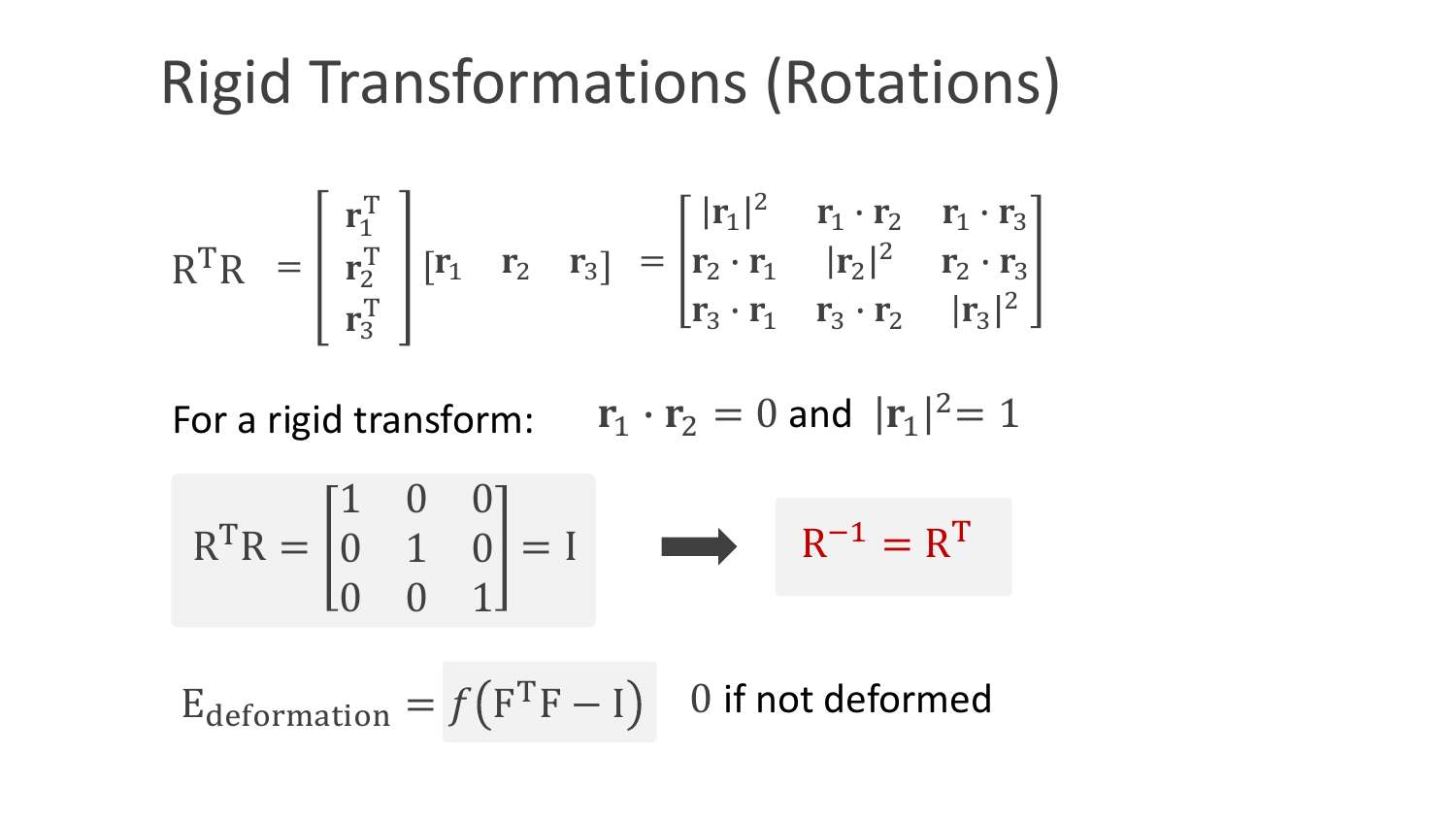### Axis and Angle

Every rotation in 3d can be expressed by a unit vector **n** and a scalar angle  $\alpha$ 



$$
R(\alpha, n)
$$
  
= 
$$
\begin{bmatrix} \cos \alpha + n_x^2 (1 - \cos \alpha) & n_x n_y (1 - \cos \alpha) - n_z \sin \alpha & n_y \sin \alpha + n_x n_z (1 - \cos \alpha) \\ n_z \sin \alpha + n_x n_y (1 - \cos \alpha) & \cos \alpha + n_y^2 (1 - \cos \alpha) & -n_x \sin \alpha + n_y n_z (1 - \cos \alpha) \\ -n_y \sin \alpha + n_x n_z (1 - \cos \alpha) & n_x \sin \alpha + n_y n_z (1 - \cos \alpha) & \cos \alpha + n_z^2 (1 - \cos \alpha) \end{bmatrix}
$$

9 values to store!

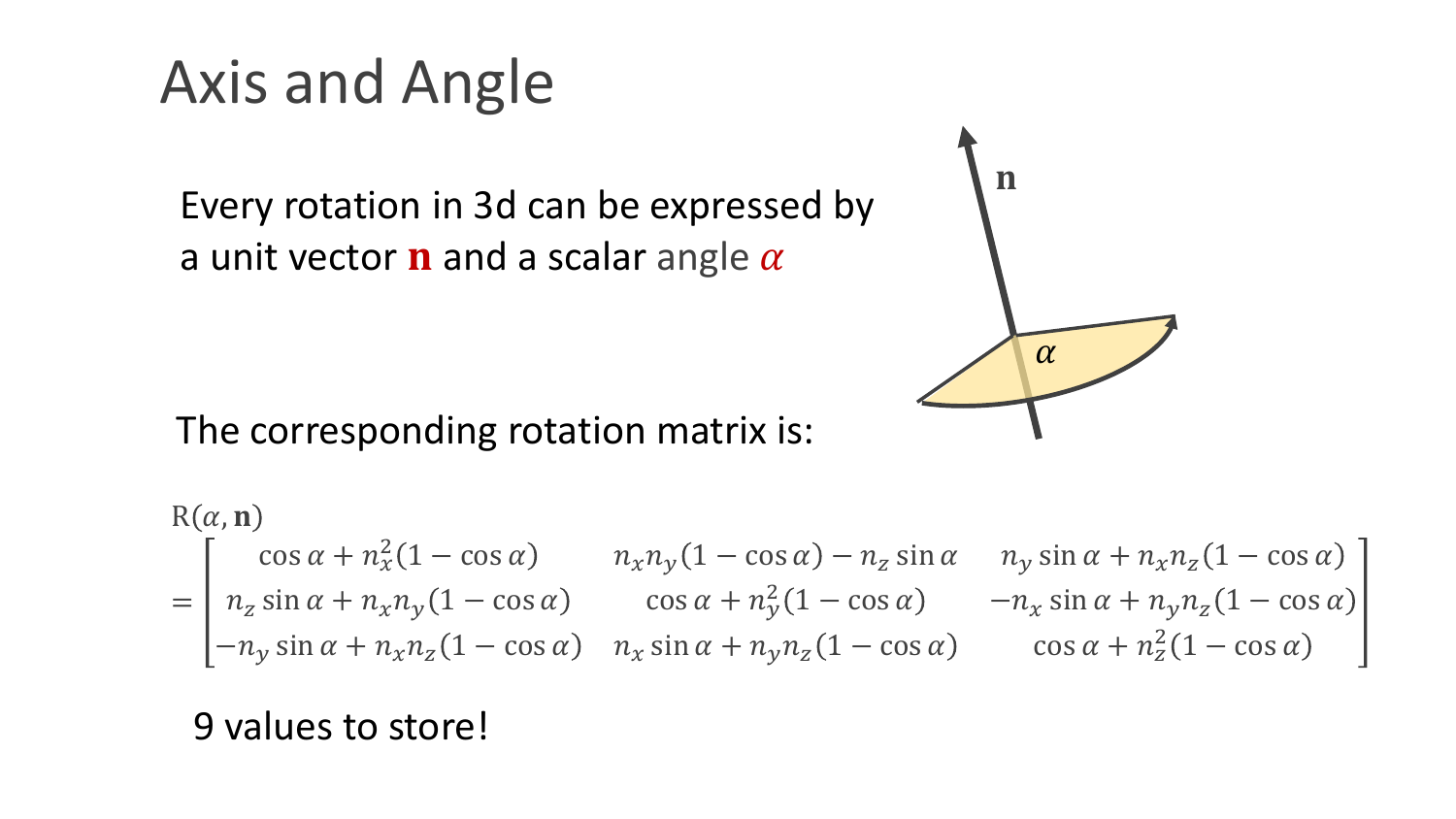### A Smaller Representation

 $\mathbf{r} = \alpha \mathbf{n} = [\alpha \; n_x \quad \alpha \; n_y \quad \alpha \; n_z]^\mathrm{T}$ 

We need  $sin(\alpha)$  and  $cos(\alpha)$ , expensive to compute!  $\alpha$ 

n

Better:

$$
\mathbf{q} = [\sin(\alpha) n_x \quad \sin(\alpha) n_y \quad \sin(\alpha) n_z \quad \cos(\alpha)]^\mathrm{T}
$$

A quaternion!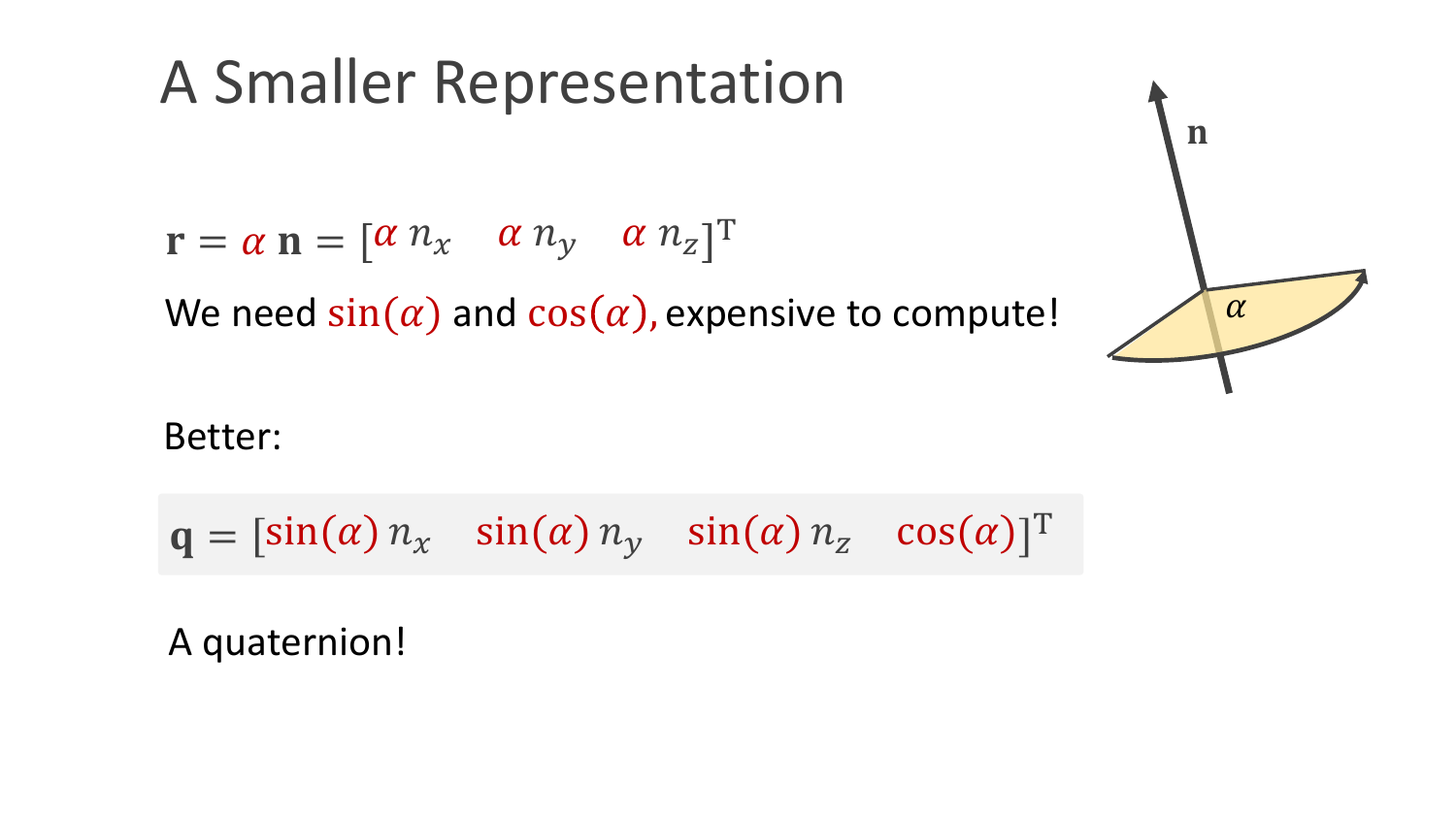### Working with Quaternions

Vector rotation:  $' = rot(q, v)$ 

Combining rotations:  $q = q_1 q_2$ 

Inverse rotation 
$$
\mathbf{q}^{-1} = \begin{bmatrix} -q_x & -q_y & -q_z & q_w \end{bmatrix}
$$

Only a few people know how to compute these

Everybody uses libraries, e.g. THREE. Quaternion ()